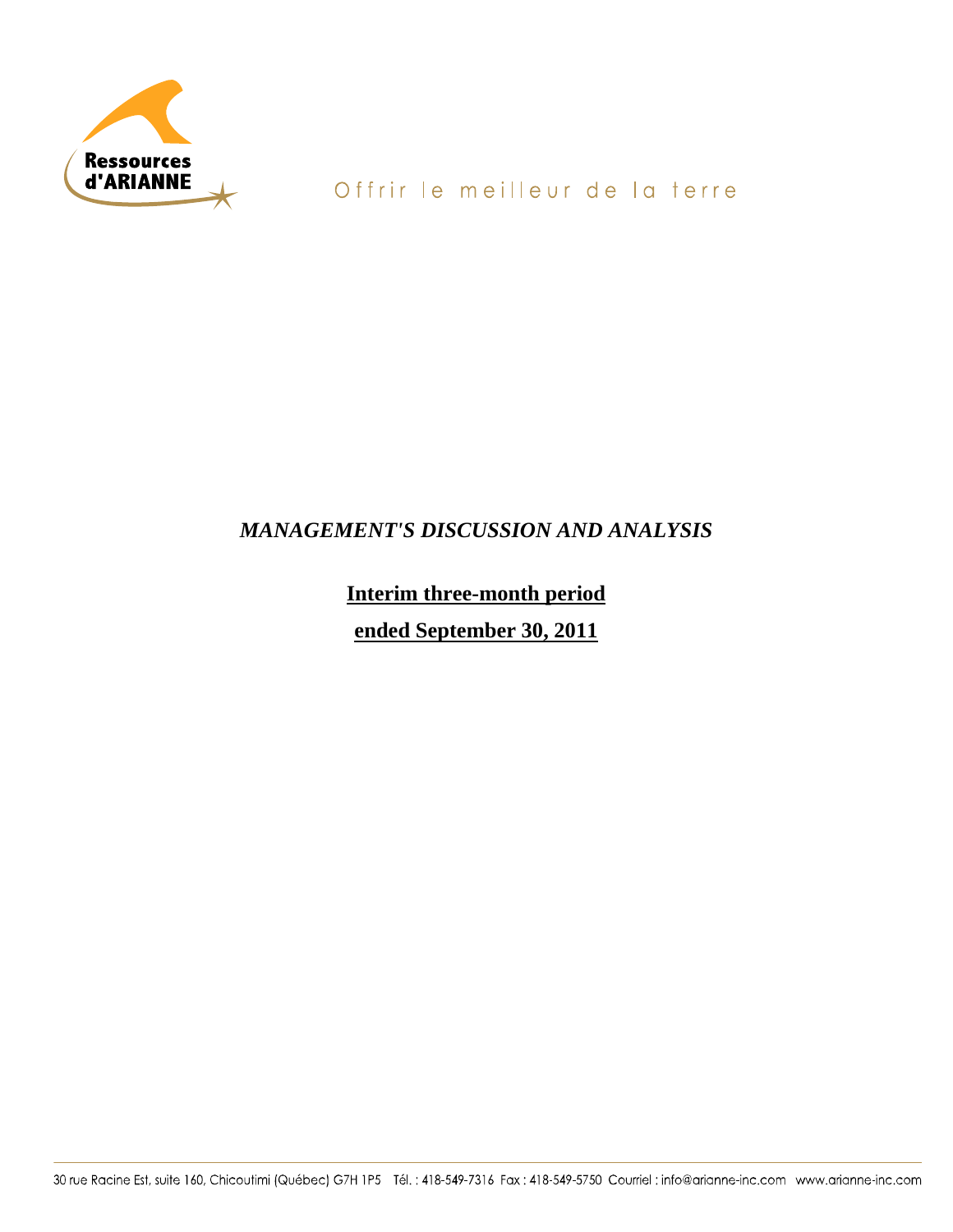#### **POINT OF VIEW OF MANAGEMENT**

This Management's Discussion and Analysis explains the financial results from the management's point of view. It presents an analysis of the financial position and future outlook for Arianne Resources Inc. (the "Company") for the period ended September 30, 2011. This report constitutes both a complement and a supplement to our financial statements. It should be read in conjunction with the annual audited financial statements.

The working currency of the Company is expressed in Canadian dollars. At present, the working currency has no impact on the Company's cash flows, risk profile, or exposure to economic risks.

### **PROSPECTIVE STATEMENTS**

This MD&A contains information on the Company's past performance and future outlook. Prospective statements related to financial information are based on a number of factors and are subject to risks and uncertainties. Future activities are influenced by the volatility of global financial markets, risks related to the mining industry, mineral resource estimates, and the Company's ability to obtain public financing. Please note that actual results may differ from prospective information.

# **CORE ACTIVITIES AND MAIN SECTORS**

The Company's core activities consist of the acquisition, exploration, appraisal, development and, as the case may be, mining of mining properties. The Company is the beneficial owner or has an option to acquire various mining properties, mostly located in Quebec but also in Mexico.

Mineral exploration and development of mining properties constitute its main activities. It is called upon to execute various agreements inherent to the mining industry, namely acquisition agreements or options to acquire mining rights and joint venture agreements.

Arianne Resources Inc. is a mineral exploration company based in Québec and established in 1997. The Company, incorporated under the Quebec Business Corporations Act, is the result of a merger between Les Ressources d'Arianne Inc. and Minerais Bruneau Inc., subsequent to a reverse takeover that took place on February 27, 2003. The Company's shares were registered, from that date until early July 2009, on the TSX Venture Exchange, under ticker symbol "DAR".

Under a special resolution voted by shareholders on June 11, 2009, the Company consolidated its share capital on the basis of five former shares for one new share. The corporate name of the Company was not modified, but on July 2, 2009, the TSX Venture Exchange announced that Arianne Resources Inc., formerly traded under symbol DAR, would change its ticker symbol and from now on would be referred to under "DAN".

The share capital consists of an unlimited number of common shares without par value. As at September 30, 2011, 65.8 million common shares are outstanding.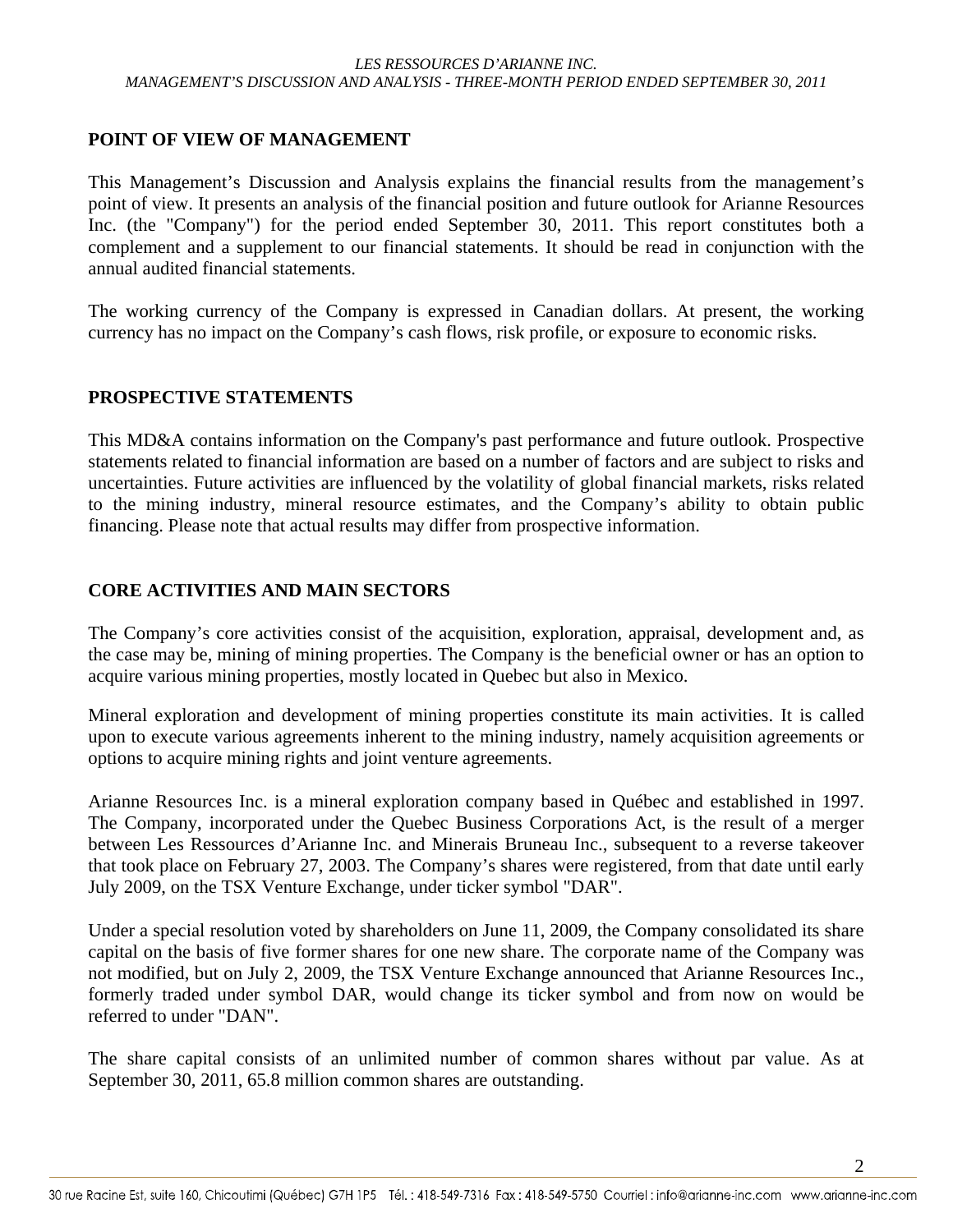# **IMPORTANT TRENDS AND FACTORS**

#### - **Public Relations and Company Visibility**

To promote the Lac à Paul project and as part of its Investor Relations Policy, Arianne attended the *Forum Technologique Consorem-Divex 2011* that took place in Rouyn-Noranda on September 19, 2011. Arianne also attended the Mining Forum held in Montreal last September 22 and 23. The main objective of the latter event was to provide a forum for discussions on the Plan Nord and related issues (relations with Native communities, development and investment opportunities, challenges and constraints, etc.).

During the coming quarter, Arianne plans to attend three major events: the Cambridge House Conference next November 18 and 19 in Montreal; Québec Exploration 2011, to be held at the Château Frontenac in Quebec City from November 23 to 25; and the *Conférence sur les défis, les opportunités d'affaires et les partenariats dans le cadre du PLAN NORD*, scheduled from December 5 to 7 in Montreal.

A contribution of \$ 5 000 was made to the Coalition of Lake Desmun for the maintenance of forest road L-253 in the MRC du Fjord du Saguenay.

#### - **Sustainable Development**

As part of its greenhouse gas accounting system, Arianne has decided to offset its greenhouse gas emissions by investing in innovative sustainable development projects. Arianne will thus collaborate on the Global Trapps project. Bernard Lapointe and Nadège Tollari attended the most recent meeting that took place from August 29 to 31 in Zurich. This research project focuses on phosphorus and its life cycle. The goal is to bring together stakeholders from industrial, agricultural and research circles that will address the major challenges associated with this essential resource.

#### - **Information Sessions**

The company has planned follow-up meetings with the population that will take place the December 6th and 7th. At these meetings, Arianne will present the pre-feasibility study for the Lac à Paul project, which highlights were made public the November,  $8<sup>th</sup>$ . This will enable local stakeholders to better understand the project and its impacts. Arianne will once again benefit from the cooperation of representatives from the Chair on Eco-Advising of the Université du Québec à Chicoutimi. For more information concerning these discussion sessions, please consult the following link: http://synapse.uqac.ca/category/ressources-darianne/

#### - **Research and Development**

Results are now available for the research conducted in collaboration with Photonic Knowledge Inc., within the scope of the development of the Lac à Paul phosphorus-titanium project. The results will be partly released by Photonic in the coming weeks, and by Guillaume Lefebvre during the presentation of his B.Sc. research project the November, 21th. The results clearly indicate that using the Core Mapper analytic tool makes it possible to observe variations in the trace element composition of apatites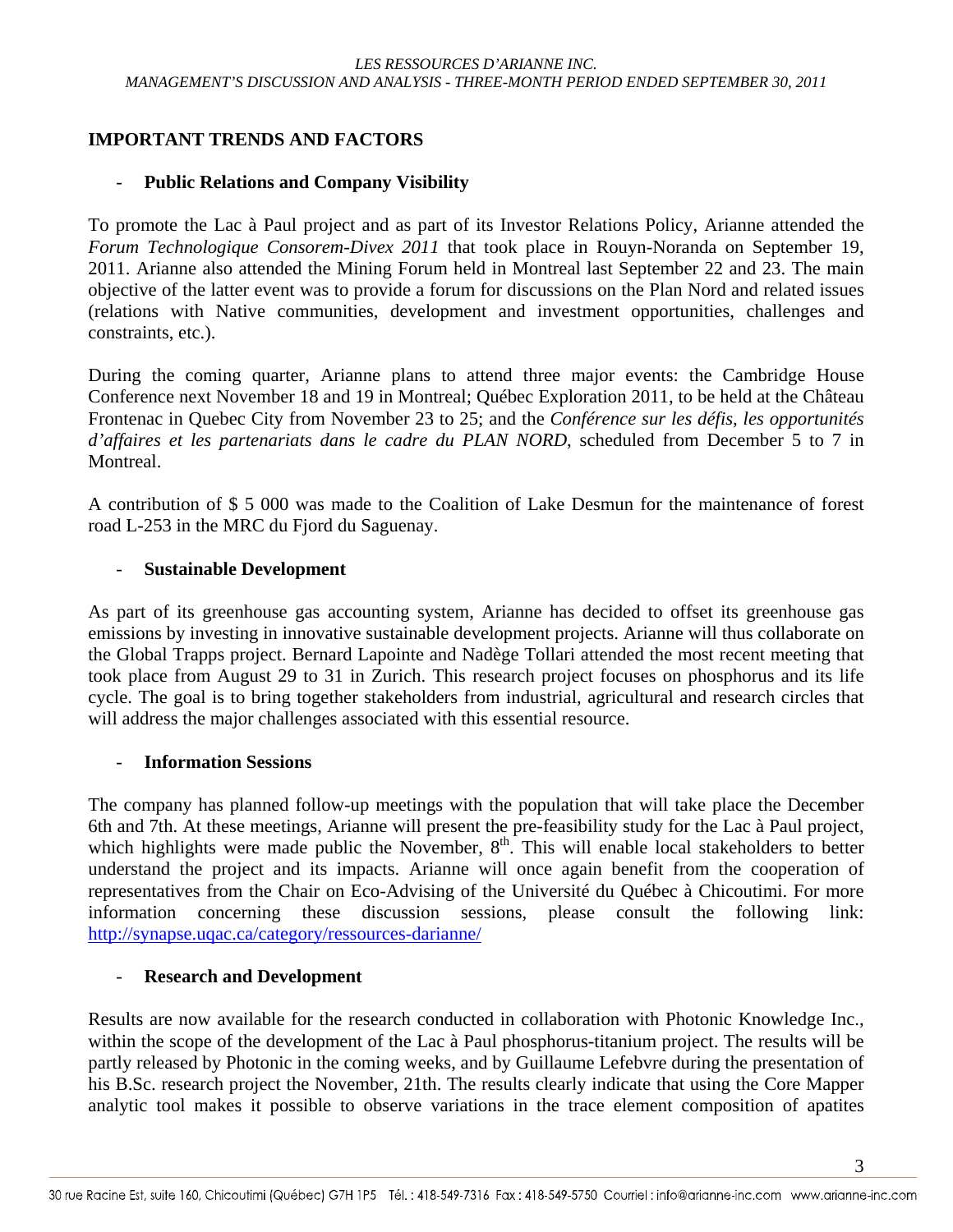contained in Lac à Paul rocks. The implications of this work will be explored over the next few months (*i.e.*, the possibility of developing a new exploration tool).

#### - **International Trends and Highlights**

#### o **About the Market**

The fragile situation of global markets over the past few months is largely the result of economic problems in Greece and the sluggish economy in the United States. Fertilizer-related securities appear to be among the most seriously affected by this market volatility: http://www.agrimoney.com/news/fertilizer-share-sell-off-overdone---credit-suisse--3645.html. Despite this context, Arianne shares have remained relatively stable and even outperformed the three largest players in the fertilizer industry in North America. The following chart shows the stock movement of Mosaic, CF Industry, Agrium and Arianne over the past three months. It clearly shows that Arianne's stock is the only one that experienced growth during that period (+30%), while the other three all dropped by 5 to 18%.



#### o **About Food Resources**

Measures implemented over the last few months to increase the yield of cultivated lands, combined with some degree of economic slowdown in industrialized countries, succeeded in reducing pressure on global cereal stocks. However, famine is still raging in East Africa and the short-term outlook remains bleak. In addition, the FAO believes that, while the global economic slowdown triggered a slight drop in the price of food products and resulted in lower consumption, this "will not replenish stocks sufficiently". http://www.fao.org/worldfoodsituation/wfs-home/csdb/fr/

FAO price indices have gone down slightly since June. This may be largely explained by a drop in the price of sugar, but also by a very slight decrease in the price of other food products. However, these price indices are still at levels similar to those during the 2008 food crisis (and even higher if we consider the index corrected for the real price of commodities). The global situation remains precarious, and the food crisis that has been going on for the past few months could well become more serious at the first signs of adverse weather conditions or economic downturn. To avoid this, it is imperative to rebuild global cereal stocks. The proposed solutions remain the same: increasing the land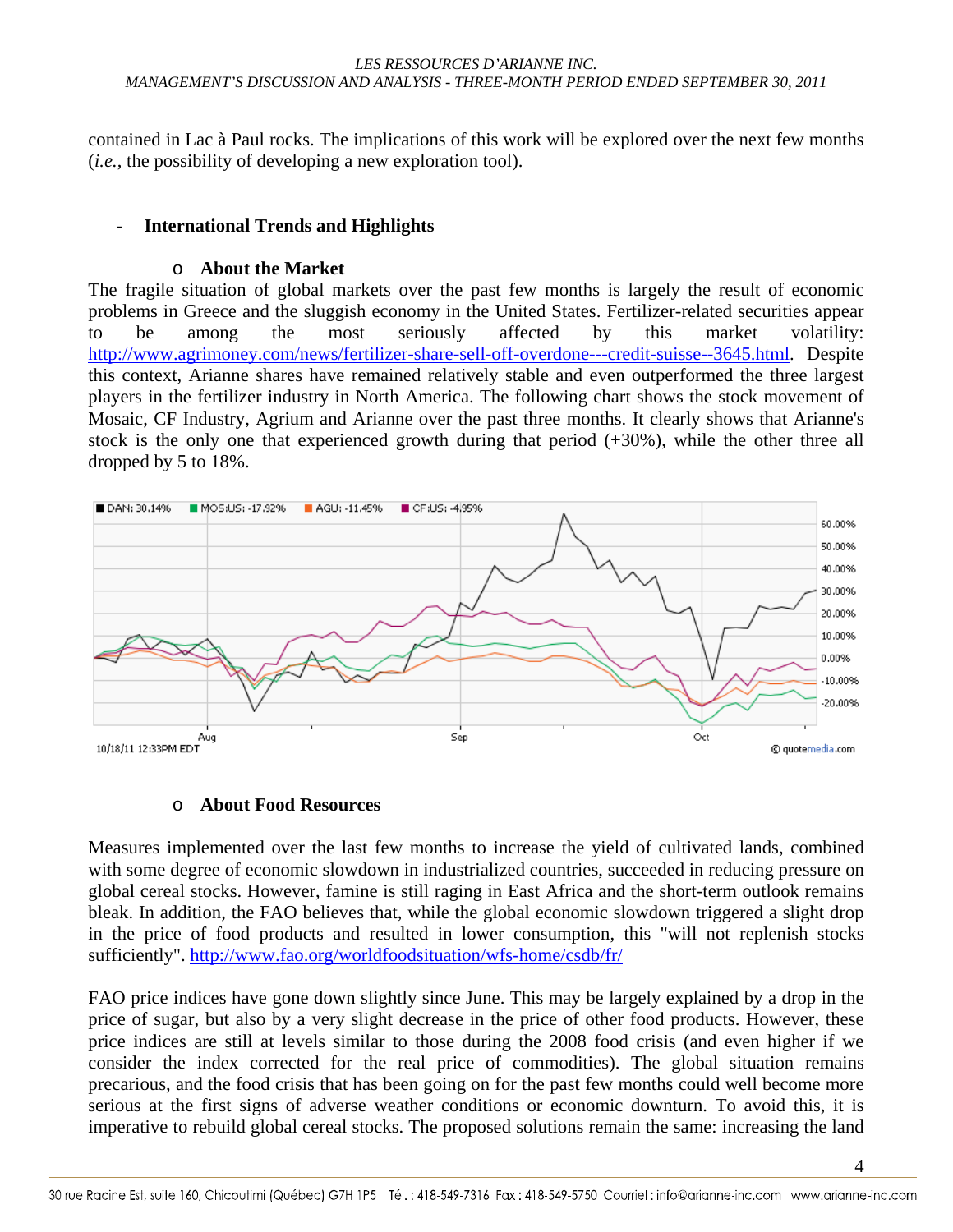area available for agriculture or using fertilizers to increase the productivity of currently arable land. These measures have already led to an increase in fertilizer prices, which should continue in the coming months.





Sources : http://www.fao.org/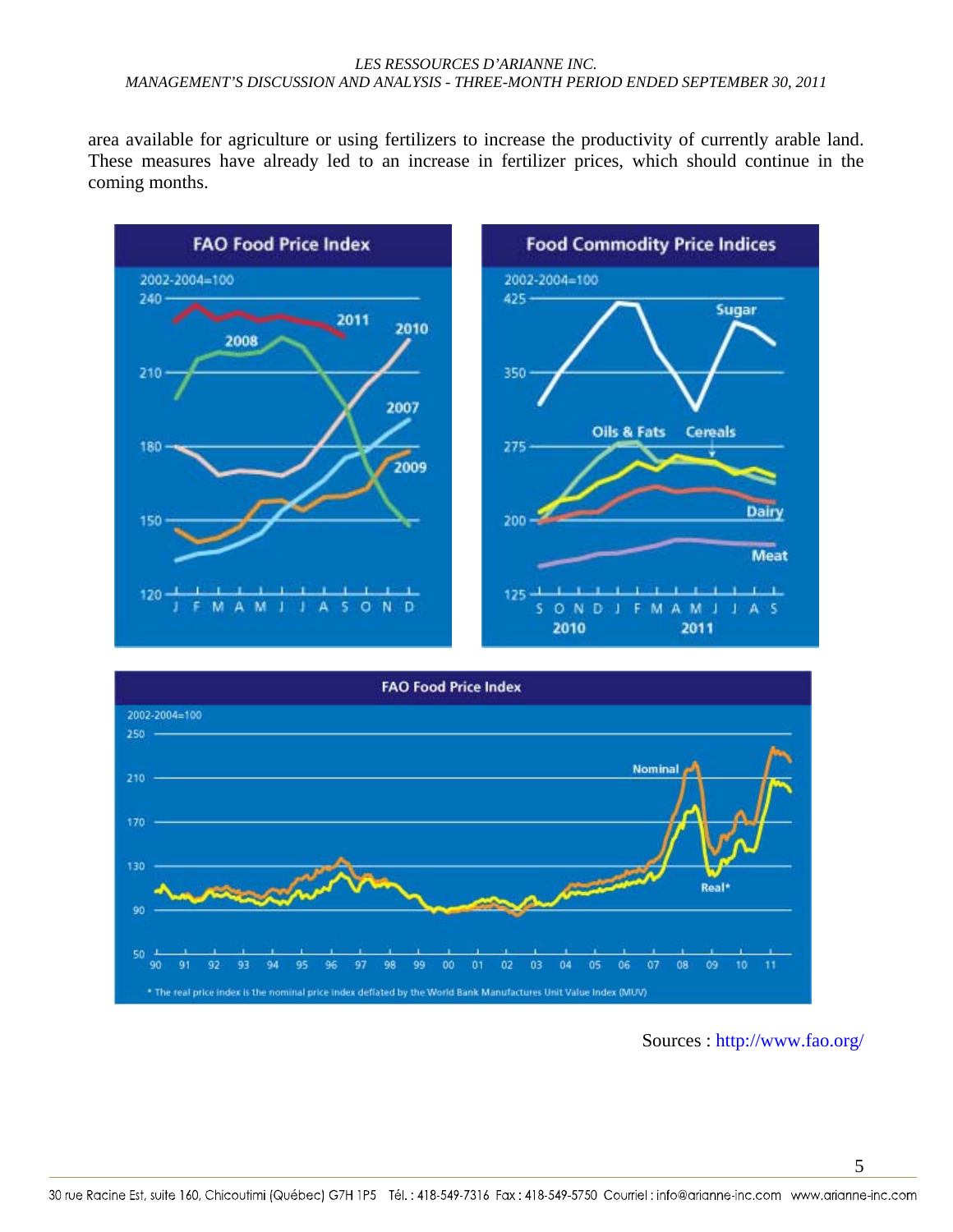# **DESCRIPTION OF PROJECTS AND EXPLORATION AND DEVELOPMENT WORK**

Only active projects, where exploration or development work was carried out during the third quarter of 2011 are discussed in this report. All projects included in the Company's portfolio are listed in the following table:

| <b>Canada</b>                           | <b>Secteur/Area</b>                   | <b>Province</b> | Substance/<br><b>Commodity</b> | <b>Claim</b><br>S | Intérêt/Interest                                                    |
|-----------------------------------------|---------------------------------------|-----------------|--------------------------------|-------------------|---------------------------------------------------------------------|
| <b>PROPRIÉTÉS/</b><br><b>PROPERTIES</b> |                                       |                 |                                |                   |                                                                     |
| <b>Opinaca</b>                          | <b>Baie James</b><br><b>James Bay</b> | Québec          | Au                             | 165               | 100% Ressources<br>d'Arianne                                        |
| <b>Black Dog</b>                        | <b>Baie James</b><br>James Bay        | Québec          | Au                             | 23                | 100% Ressources d'Arianne                                           |
| Penaroya                                | Nord de l'Abitibi<br>Northern Abitibi | Québec          | Au-Cu-Zn-<br>Ni                | 6                 | 100% Ressources d'Arianne                                           |
| <b>Brouillan-Ouest</b>                  | Nord de l'Abitibi<br>Northern Abitibi | Québec          | $Au$ -Cu-Zn-<br>Ni             | 15                | 100 % Ressources d'Arianne<br>Mis sous option par NQ<br>Exploration |
| $R-14$                                  | Chibougamau                           | Québec          | Au                             | 78                | 100% Ressources d'Arianne                                           |
| Chico                                   | Chibougamau                           | Québec          | Au                             | 6                 | 100% Ressources d'Arianne                                           |
| Héva Ouest                              | Abitibi                               | Québec          | Au                             | $\overline{4}$    | 100% Ressources d'Arianne                                           |
| Héva Est                                | Abitibi                               | Québec          | Au                             | 25                | 100% Ressources d'Arianne                                           |
| Mirepoix                                | Saguenay-Lac-Saint-Jean               | Québec          | $P-Ti$                         | 30                | 100% Ressources d'Arianne                                           |
| Lac de la Roche                         | Saguenay-Lac-Saint-Jean               | Québec          | P-Ti                           | 94                | 100% Ressources d'Arianne                                           |
| Zone 4                                  | Saguenay-Lac-Saint-Jean               | Québec          | $P-Ti$                         | 3                 | 100% Ressources d'Arianne                                           |
| Duhamel                                 | Saguenay-Lac-Saint-Jean               | Québec          | $P-Ti$                         | 95                | 100% Ressources d'Arianne                                           |
| Lac aux Canots                          | Saguenay-Lac-Saint-Jean               | Québec          | $P-Ti$                         | 27                | 100% Ressources d'Arianne                                           |
| Laliberté                               | Saguenay-Lac-Saint-Jean               | Québec          | P-Ti                           | 68                | 100% Ressources d'Arianne                                           |
| Perceneige                              | Saguenay-Lac-Saint-Jean               | Québec          | P-Ti                           | 32                | 100% Ressources d'Arianne                                           |
| Étienniche                              | Saguenay-Lac-Saint-Jean               | Québec          | $P-Ti$                         | 67                | 100% Ressources d'Arianne                                           |
| Taillon                                 | Saguenay-Lac-Saint-Jean               | Québec          | P-Ti                           | 10                | 100% Ressources d'Arianne                                           |
| Îles Blanches                           | Saguenay-Lac-Saint-Jean               | Québec          | $P-Ti$                         | 287               | 100% Ressources d'Arianne                                           |
| Lac des Jones                           | Saguenay-Lac-Saint-Jean               | Québec          | ETR/REE                        | 23                | 100% Ressources d'Arianne                                           |
| Lac Tremblant                           | Saguenay-Lac-Saint-Jean               | Québec          | <b>ETR/REE</b>                 | 12                | 100% Ressources d'Arianne                                           |
| Catherine                               | Saguenay-Lac-Saint-Jean               | Québec          | <b>ETR/REE</b>                 | 9                 | 100% Ressources d'Arianne                                           |
| Lac de la Cache                         | Saguenay-Lac-Saint-Jean               | Québec          | <b>ETR/REE</b>                 | 12                | 100% Ressources d'Arianne                                           |
| Lac Gracien                             | Saguenay-Lac-Saint-Jean               | Québec          | <b>ETR/REE</b>                 | 14                | 100% Ressources d'Arianne                                           |

| Canada                            | Secteur/Area            | <b>Province</b> | Substance/<br><b>Commodity</b> | Nb de<br>claims | Intérêt/Interest           |
|-----------------------------------|-------------------------|-----------------|--------------------------------|-----------------|----------------------------|
| <b>DÉPÔTS/</b><br><b>DEPOSITS</b> |                         |                 |                                |                 |                            |
| Lac à Paul                        | Saguenay-Lac-Saint-Jean | Québec          | P-Ti                           | <u>451</u>      | 100 % Ressources d'Arianne |
| Dulain/Capellière                 | Saguenay-Lac-Saint-Jean | Québec          | Marbre Blanc                   | 32              | 100 % Ressources d'Arianne |
| Boileau                           | Saguenay-Lac-Saint-Jean | Québec          | Quartzite                      | 4               | 100 % Ressources d'Arianne |
| Moly Hill                         | Abitibi                 | Québec          | Molybdène                      | 2               | 100 % Ressources d'Arianne |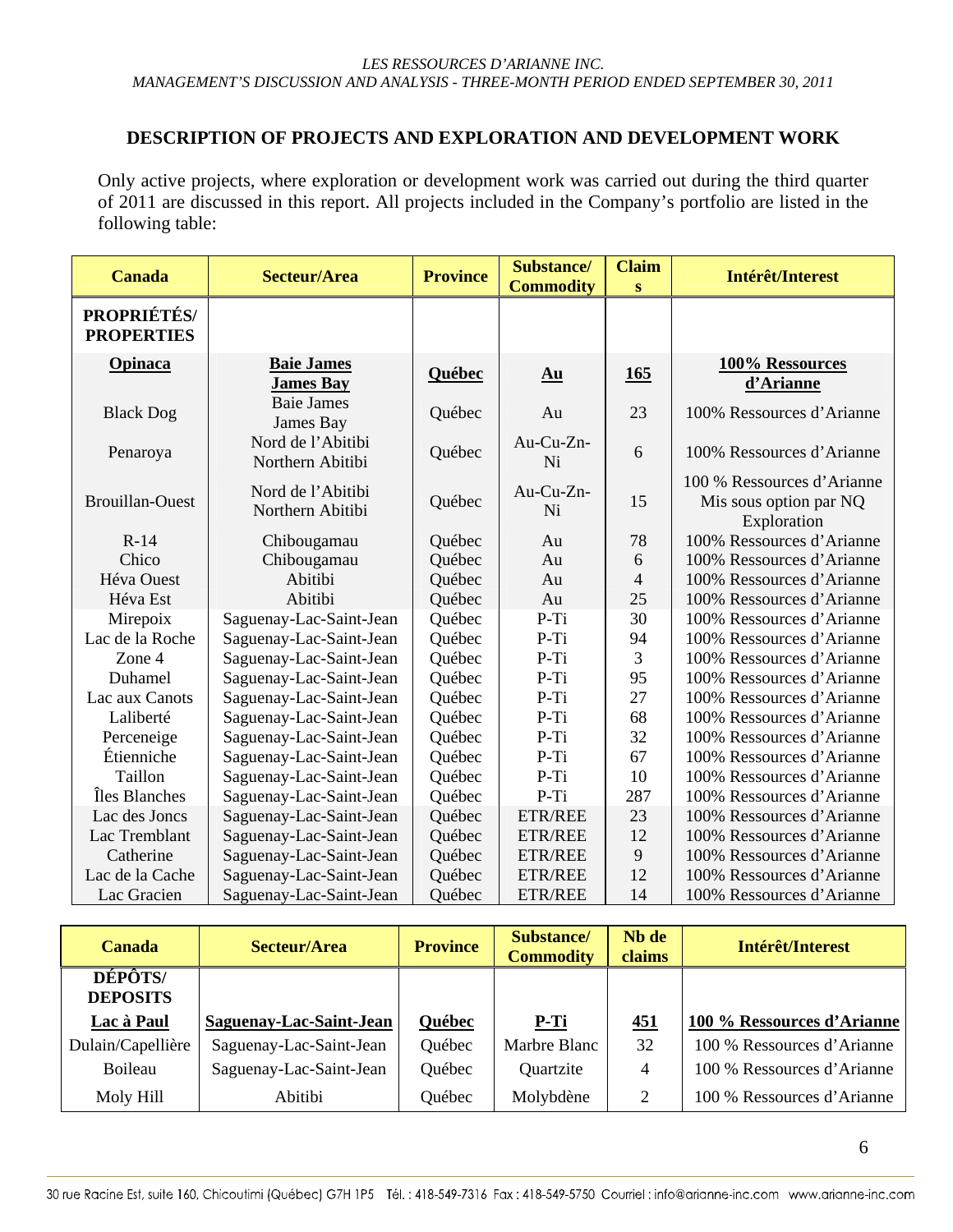| <b>Mexique/Mexico</b> | <b>Etat/State</b> | <b>Substance</b><br><b>Commodity</b> | Intérêt/Interest                                    |
|-----------------------|-------------------|--------------------------------------|-----------------------------------------------------|
| El Rev                | Sinaloa           | Au, Ag                               | Option pour acquérir 100%<br>Option to acquire 100% |

The Company has interests in precious metals (including gold and silver) and industrial minerals (including rare earth elements). Its flagship project for industrial minerals is the Lac à Paul phosphorus-titanium (apatite/ilmenite) deposits located north of the Saguenay–Lac-Saint-Jean region, Québec, Canada.

Important projects for precious metals include the El Rey gold-silver project located in Sinaloa State, Mexico, and gold and/or base metal projects in the James Bay region, where properties held by Arianne (Opinaca and Black Dog) are located in areas to the south and west of Opinaca Reservoir, Québec, Canada.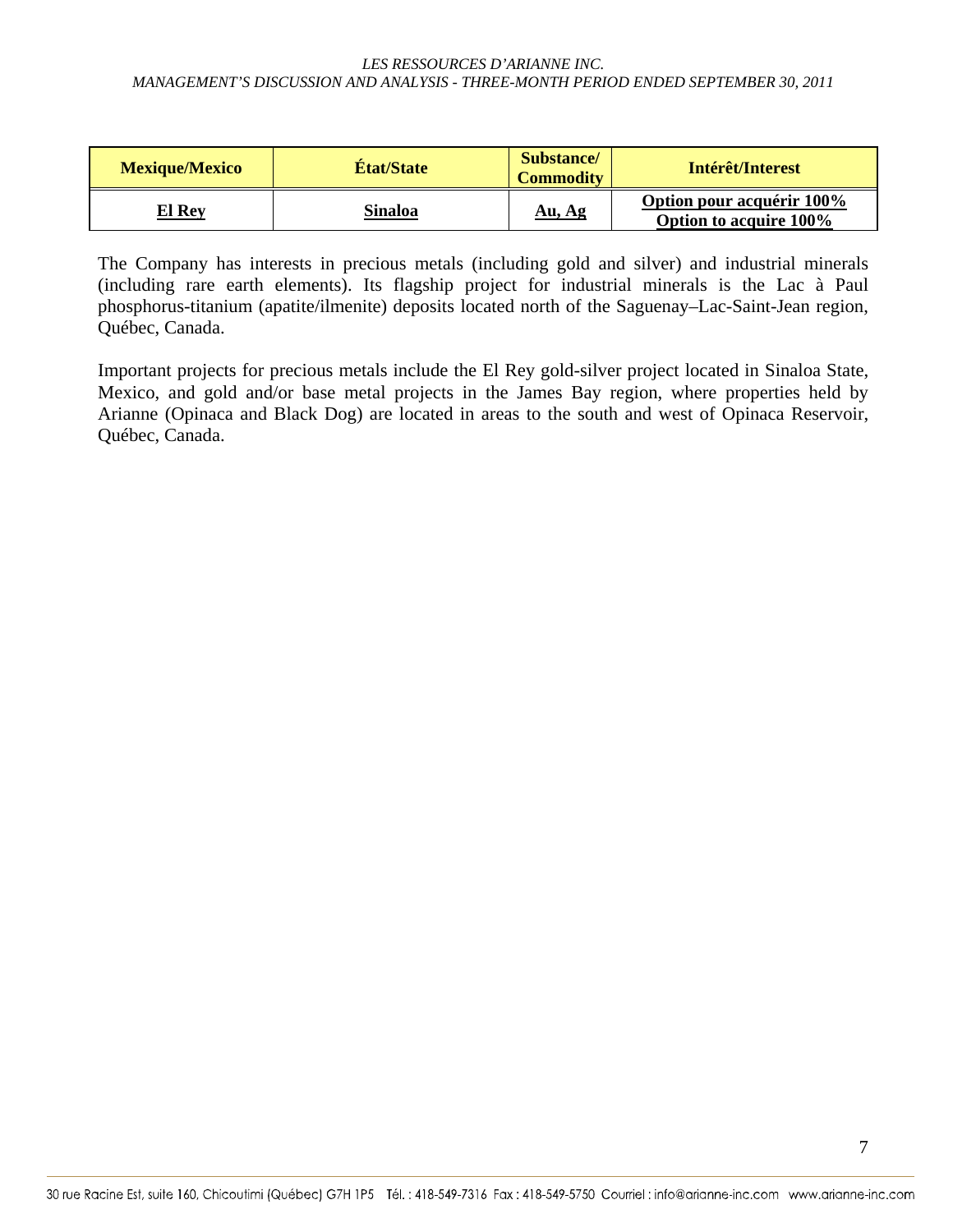### **INDUSTRIAL MINERAL PROPERTIES**

# **THE LAC À PAUL PHOSPHORUS TITANIUM DEPOSITS, SAGUENAY–LAC-SAINT-JEAN**

In the early summer of 2011, the price of phosphate rocks (phosphate concentrate) reached US\$220- 225/tonne for CFR India 72-75% BPL, equivalent to  $33-34\%$  P<sub>2</sub>O<sub>5</sub>, and US\$195-210/tonne for FOB Morocco 65-75% BPL, equivalent to 30-34%  $P_2O_5$  (source: Fertilizer Week dated November 11, 2011) and these prices have remained stable despite the economic slowdown and market uncertainty. For reference, the Lac à Paul concentrate contains about  $39\%$  P<sub>2</sub>O<sub>5</sub>.

Since the beginning of 2011, the FAO Food Price Index experienced a slight decrease (mainly resulting from the lower price of sugar) but still remains higher than in 2008, during the last food crisis. The global food situation remains very precarious and famine unfortunately is still a reality in East Africa. This explains the stronger prices for fertilizers and the products needed to manufacture them. It also explains why analysts do not foresee a drop in the price of these commodities over the coming years. Also, to meet global demand, new deposits need to be brought into production over the next few years to compensate for expected mine closures (Agrium, Kapuskasing, Ontario, Canada).

The current timing is very favourable for the development of the Lac à Paul project. Given the global context and the results to be released over the next few days, Arianne management is very optimistic about its chances of bringing a phosphate mine into production over the coming years.

During the third quarter, the Company organized three tours of the Lac à Paul site. The first two involved investors and/or financial analysts and focused on a presentation of the project and related infrastructure. The third visit took place at the request of Met-Chem (in charge of the pre-feasibility study) and Dessau (in charge of the environmental impact study, in collaboration with Groupe Conseil Nutshimit based in Mashteuiatsh). This last site visit was carried out within the scope of the prefeasibility study and also served as an initial meeting for the environmental impact study.

#### **Lac à Paul Project**

#### - **Location:**

This property is located about 200 km north of the Saguenay–Lac-Saint-Jean region. It consists of 451 claims covering a surface area of nearly 25,000 hectares.

The property is easily accessible using the Chutes-des-Passes logging road maintained by the Groupe Rémabec. The Dolbeau railway line is also accessible by this road, a few hours drive away. The property is located at sixty (60) kilometers from the Péribonka (Hydro-Québec) and at thirty-five (35) kilometers from Chutes-des-Passes (Rio Tinto Alcan) hydroelectric power stations. Many nearby lakes and rivers could provide the water supply required to mine the deposits.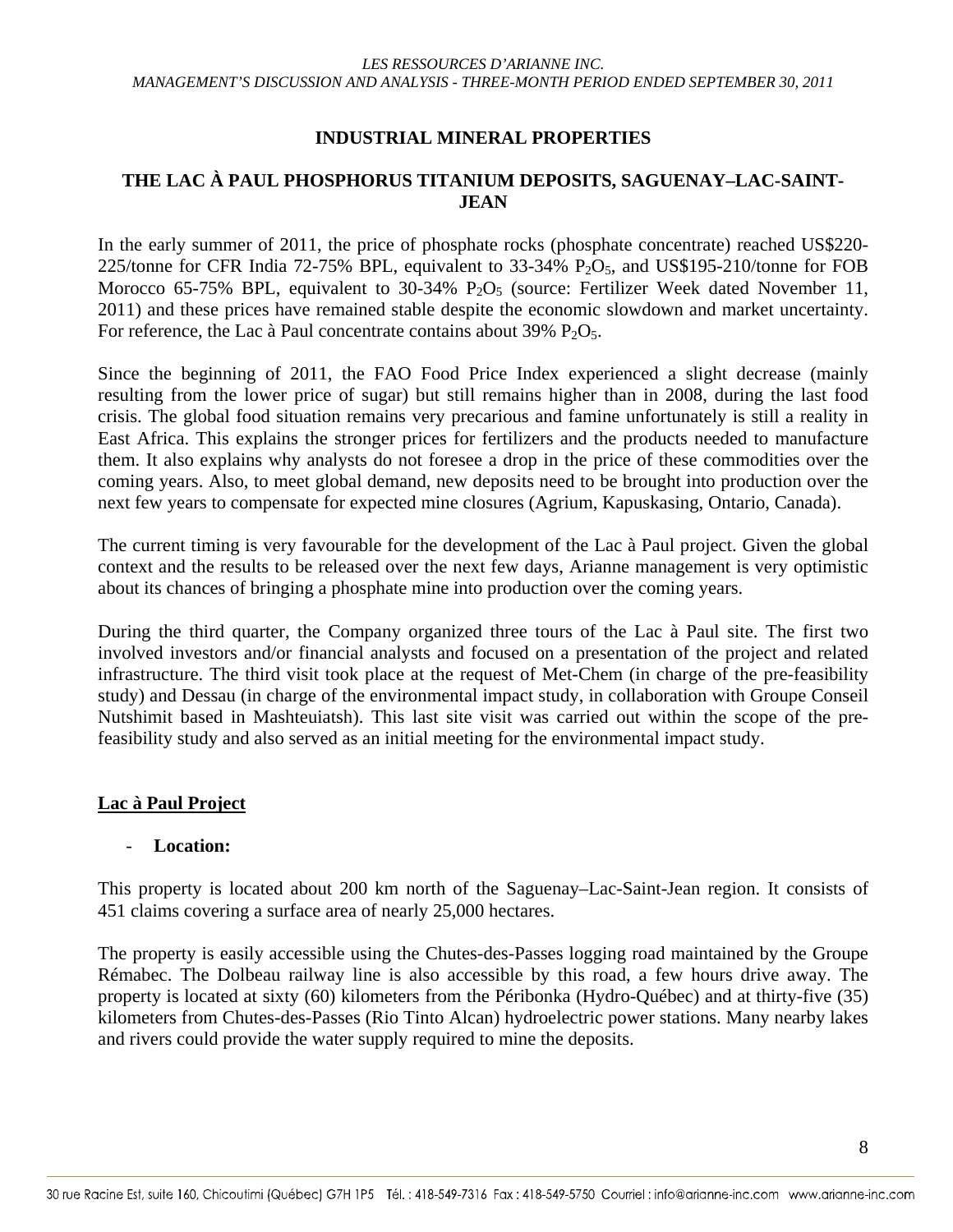# - **Scoping Study:**

This study (announced on March 22, 2010) takes into account resources in the Paul Zone which were **78.34 Mt** indicated resources and **58.25 Mt** inferred resources (NI 43-101 resource estimate prepared by SGS Geostat Ltd of Blainville).With the Paul, Manouane and 2 zones, aggregate resources on the Lac à Paul project totalled **78.34 million tonnes of indicated resources grading 7.24% P<sub>2</sub>O<sub>5</sub> and 7.84% TiO<sub>2</sub> and 260.15 million tonnes of inferred resources at 5.70% P<sub>2</sub>O<sub>5</sub> and 7.64% TiO<sub>2</sub> (cutoff grade at 2%).** 

The last update of the Scoping Study initially prepared by IOS Services Géoscientifiques Inc. in the fall of 2009 indicates the project is very profitable at this stage. Only the resources in the Paul Zone were considered for this preliminary assessment. The study considered an annual production rate of 2 million tonnes (Mt) of apatite concentrate grading  $39.9\%$  P<sub>2</sub>O<sub>5</sub>. This open pit mining project has an estimated mine life of 13 years based on the current resource estimate. Only apatite concentrates were taken into account, and no value was attributed to potential iron or titanium concentrates.

# - **Prefeasibility study:**

Highlights of the Prefeasibility Study (\$US) provided in the November 8 press release (http://arianneinc.com/userfiles/file/communique/2011\_8\_novembre\_ang.pdf).

- Measured & Indicated resources quadruple to 348 million tonnes of 6.50%  $P_2O_5$
- Additional Inferred resources of 114 million tonnes at 5.46%  $P_2O_5$  are not included in the Study
- Combined Paul and Manouane proven and probable Mineral Reserves now total 307 Mt at an average grade of 6.59%  $P_2O_5$  at an average stripping ratio of 0.83 (Cut-off grade of 2.43%)  $P_2O_5$
- Annual production to average 2 million tonnes of 38%  $P_2O_5$  apatite concentrate
- 25 year mine life at 33,000 tonnes/day with average mill recovery of 89%
- Average price of \$175/tonne (comparable to 85 BPL FOB Russia *which is currently sold at \$223/tonne*)
- Cash operating cost \$98/tonne concentrate (FOB rail Dolbeau-Mistassini))
- Total Direct CAPEX Cost: \$454 M
- Indirect CAPEX Cost: \$121 M and Contingency: \$74 M
- Total Initial CAPEX: \$649 M
- Pre-tax IRR: 19.2%
- Pre-tax NPV 8%: \$684 M
- Pre-tax Capital payback: 4.7 years

# **Expanded Mineral Resource (complies with NI 43-101)**

A new resource estimate was calculated by SGS Canada Inc. - Geostat group following the completion of the most recent drilling campaigns in the Paul and Manouane zones in December 2010 and March 2011 respectively. The resulting increase in M&I resource is incorporated into the prefeasibility study. **The updated measured and indicated resource now total 348 million tonnes of 6.50 % of P2O5** (see table for details). An additional **114 Mt** of inferred resource in Zones Paul and 2 are not included in the Study.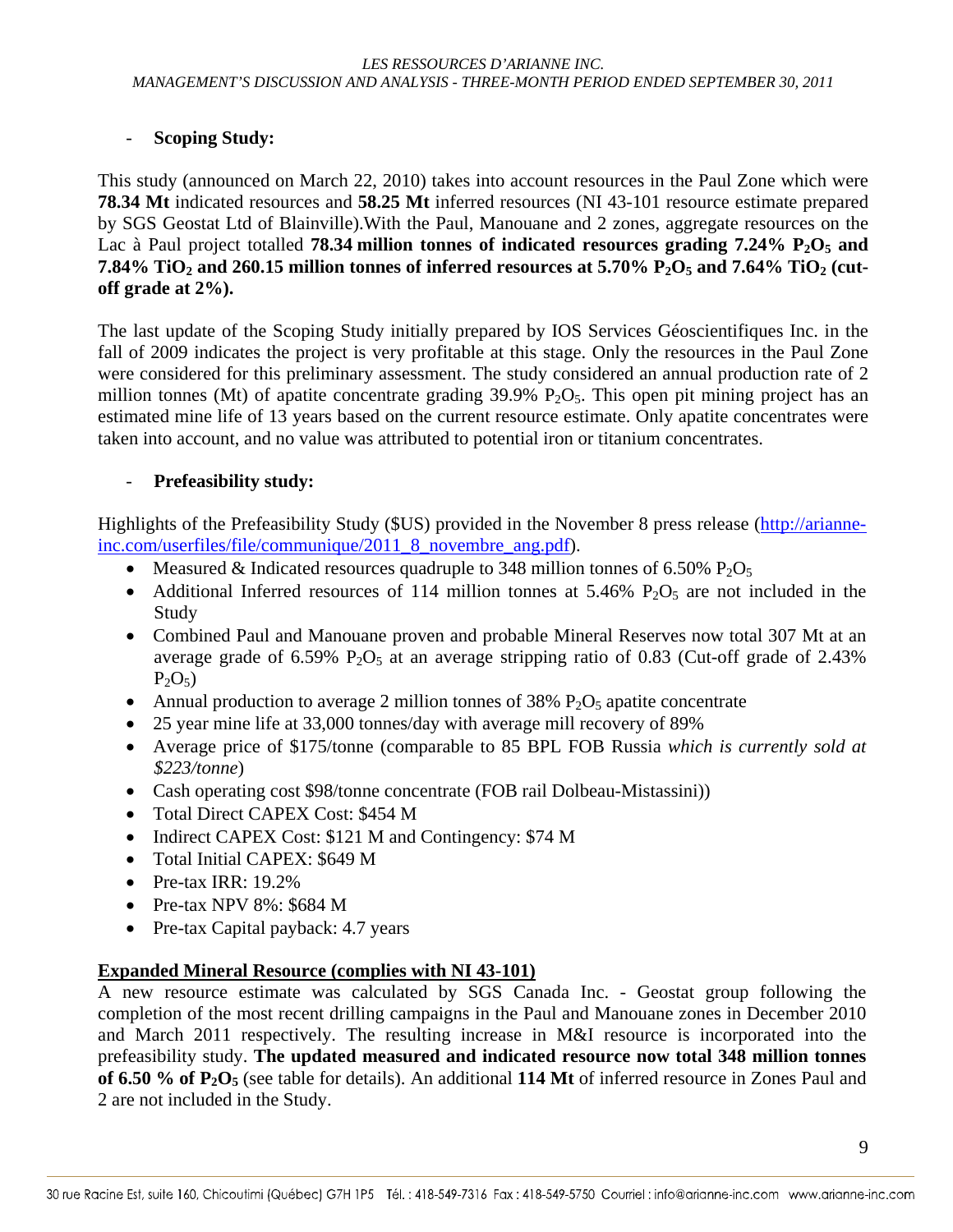|                 | Zone Paul $P_2O_5$ TiO <sub>2</sub> |               |      | Zone     | $P_2O_5$ |      | $TiO2$ Zone 2 $P2O5$     |                          |      | $TiO2$ TOTAL $P2O5$ TiO <sub>2</sub> |          |        |
|-----------------|-------------------------------------|---------------|------|----------|----------|------|--------------------------|--------------------------|------|--------------------------------------|----------|--------|
|                 | (Mt)                                | $\frac{9}{6}$ | (%)  | Manouane | $(\%)$   | (% ) | (Mt)                     | (% )                     | (% ) | ∗                                    | $(96)^*$ | $($ %) |
|                 |                                     |               |      | (Mt)     |          |      |                          |                          |      |                                      |          |        |
| Measured (M)    | 22.1                                | 6.82          | 7.89 | 136.9    | 5.93     | 8.77 | $\overline{\phantom{a}}$ | $\overline{\phantom{0}}$ |      | 159                                  | 6.05     | 8.65   |
| Indicated $(I)$ | 161.8                               | 7.1           | 8.21 | 26.9     | 5.64     | 8.46 | $\overline{\phantom{a}}$ | $\qquad \qquad -$        |      | 188.7                                | 6.89     | 8.24   |
| Total (M&I)     | 183.9                               | 7.06          | 8.17 | 163.8    | 5.88     | 8.72 | $\overline{\phantom{a}}$ |                          |      | 347.7                                | 6.50     | 8.43   |
| Add'l Inferred  | 50.3                                | 6.61          | 8.25 |          |          |      | 64                       | 4.55                     | 4.57 | 114.3                                | 5.46     | 6.19   |

\*Cut-off grade of 2.43%  $P_2O_5$ 

Drilling continues on other promising zones within Lac-à-Paul's 150 km<sup>2</sup> property.

#### **Mining/Concentrating**

Mining will be a conventional open pit truck and shovel operation. Zone Paul will be mined first for 14 years Zone Manouane to follow. The average mining/milling rate at full production is 12.3 M tonnes/year. Metallurgical testing determined that an  $89\%$  P<sub>2</sub>O<sub>5</sub> average recovery is feasible by conventional milling process, yielding concentrate production averaging approximately 2 Mt/y. The pit designs for the Paul and Manouane deposits resulted in combined Paul and Manouane proven and probable mineral reserves totalling 307.1 Mt at an average grade of 6.59%  $P_2O_5$  and 8.51%TiO<sub>2</sub>, as indicated below.

| Category              | <b>Ore</b><br>(Mt) | $P_2O_5(\%)$ | TiO <sub>2</sub><br>$(\%)$ | <b>Waste</b><br>(Mt) | <b>Strip</b><br><b>Ratio</b> |
|-----------------------|--------------------|--------------|----------------------------|----------------------|------------------------------|
| <b>Zone Paul</b>      |                    |              |                            |                      |                              |
| Proven                | 21.4               | 6.85         | 7.94                       |                      |                              |
| Probable              | 140.3              | 7.21         | 8.29                       |                      |                              |
| <b>Sub-Total</b>      | 161.7              | 7.16         | 8.25                       | 170.8                | 1.1                          |
| <b>Zone Manouane</b>  |                    |              |                            |                      |                              |
| Proven                | 123.3              | 5.99         | 8.84                       |                      |                              |
| Probable              | 22.1               | 5.72         | 8.54                       |                      |                              |
| <b>Sub-Total</b>      | 145.4              | 5.95         | 8.79                       | 85.0                 | 0.6                          |
| <b>Total Reserves</b> |                    |              |                            |                      |                              |
| Proven                | 144.7              | 6.12         | 8.71                       |                      |                              |
| Probable              | 162.4              | 7.01         | 8.33                       |                      |                              |
| <b>Grand-Total</b>    | 307.1              | 6.59         | 8.51                       | 255.8                | 0.8                          |

Mining and concentrating costs are estimated by Met-Chem at \$2.24/tonne mined and \$8.33/tonne milled. General & Administration costs, which include costs to support the man camp, security, training, environmental and laboratory costs, have been estimated at \$5.85/tonne of concentrate.

#### **Apatite concentrate**

The table below shows the chemical composition of the apatite concentrate produced from an eighttonne bulk sample of the Paul Zone. The product quality is very high, with  $P_2O_5$  content of 39% (85%) BPL), very low contaminant content and a low CaO/  $P_2O_5$  ratio of 1.3. High  $P_2O_5$  content allows very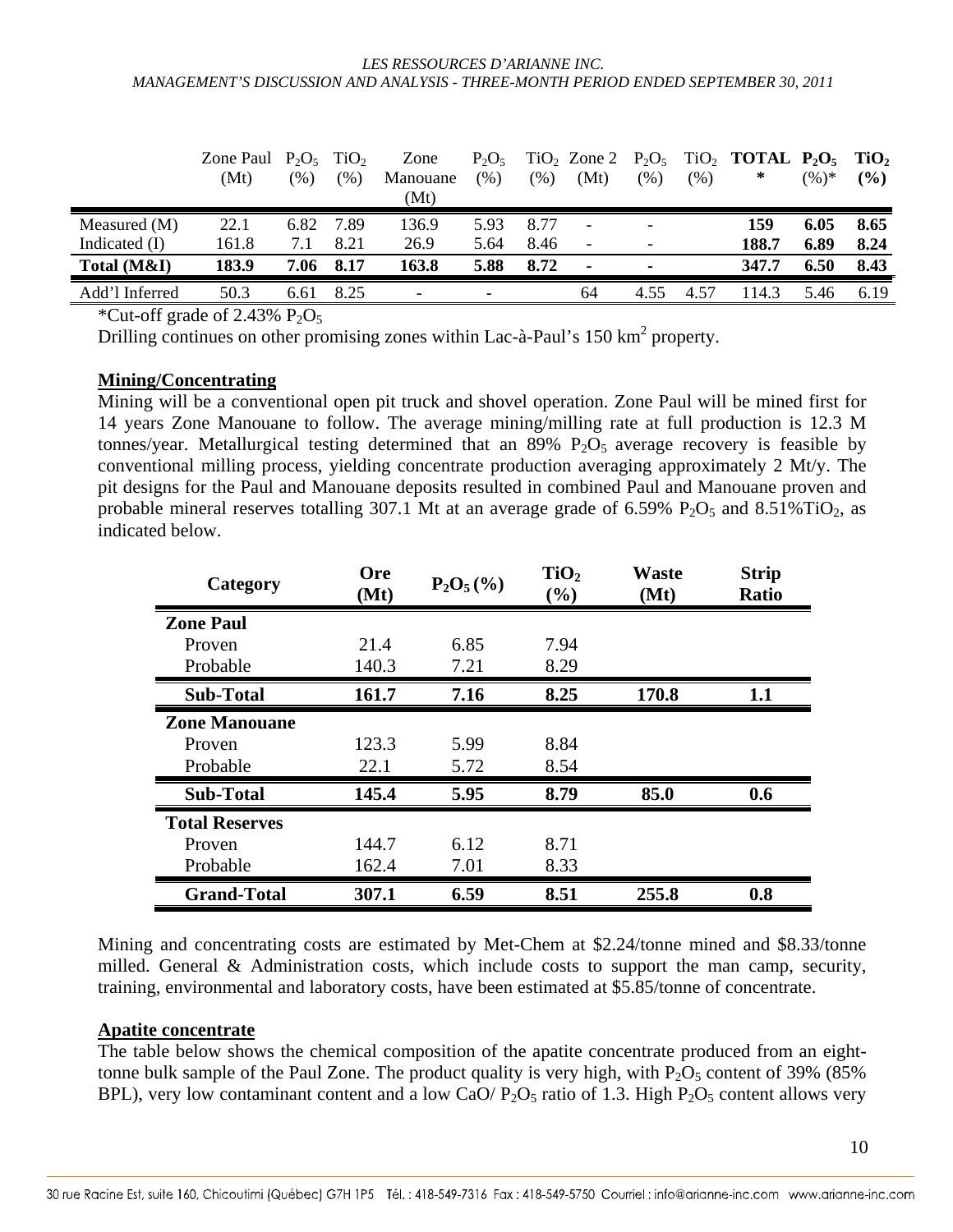efficient shipping (\$/tonne  $P_2O_5$  content). Low contaminant content yields non-hazardous gypsum byproducts. Low CaO/ $P_2O_5$  ratio means lower sulphuric acid use/cost in production of phosphoric acid, MAP and DAP.

|                                    | Conten      |                                      | Conten |
|------------------------------------|-------------|--------------------------------------|--------|
|                                    |             |                                      |        |
| $P_2O_5$ (%) <sup>1</sup>          | <b>39.1</b> | Total $SiO2(\%)1$                    | 2.49   |
| CaO $(\%)$                         | 52.1        | Acid Insoluble $SiO2(\%)^2$          | 1.81   |
| $MgO(%)^1$                         | 0.96        | Acid Soluble $SiO2$ (%) <sup>2</sup> | 0.59   |
| Fe <sub>2</sub> O <sub>3</sub> (%) | 1.67        | Organic C $(\%)^2$                   | 0.91   |
| $Al_2O_3$ (%)                      | 0.84        | $H_2O(%)^2$                          | 0.30   |
| $Na2O$ (%)                         | 0.28        | $CaO/P2O5$ Analytical Ratios         | 1.33   |
| $K_2O(%)^1$                        | 0.15        | F/Soluble SiO <sub>2</sub>           | 2.88   |
| $F(\%)^1$                          | 1.70        | $F/(SiO2+Al2O3+MgO)$                 | 0.40   |
|                                    |             | $(Fe2O3+Al2O3)/P2O5$                 | 0.064  |
| Cl ppm (water soluble) $2$         | 108         | $(Fe2O3+Al2O3+MgO)/P2O5$             | 0.089  |
|                                    |             | $(MER)^1$                            |        |
| $Cl$ ppm (total)                   | 860         |                                      |        |
| $SO_3(%)^2$                        | 0.12        | Cd ppm                               | < 0.5  |
| $CO2$ (%) <sup>2</sup>             | 2.38        | Hg ppm                               | < 0.02 |
| INSOL $(\%)^2$                     | 1.75        | As ppm                               | < 0.05 |
| Loss of Ignition                   | 0.51        | $U$ mg/ $L$                          | < 0.02 |
| $(LOI)(\%)$ <sup>1</sup>           |             |                                      |        |

 $\frac{1}{2}$  Analysis from Corem

<sup>2</sup> Analysis from Jacobs Engineering Inc.

#### **Phosphoric Acid, MAP and DAP Successfully Produced**

The Company is also pleased to announce that phosphoric acid and derivative fertilizers MAP (monoammonium phosphate) and DAP (di-ammonium phosphate) were successfully produced from Zone Paul concentrate by a leading global phosphate rock and fertilizer testing facility. No corrosivity was found during production of  $28\%$  P<sub>2</sub>O<sub>5</sub> phosphoric acid, the standard grade feedstock for MAP and DAP production. Other features noted were high acid filtration rates, no need for froth control reagents and low gypsum by-product production. Most notably, the fertilizers produced exceed generally recognized industry specifications for DAP (18%N/46% $P_2O_5$ ) and MAP (11%N/52% $P_2O_5$ ) (see table below). The complete Jacobs Engineering Inc. report is posted on our website, at www.arianneinc.com

| <b>Fertilizer Component Analysis</b> | DAP                | MAP  |      |
|--------------------------------------|--------------------|------|------|
| Nitrogen                             | $\% N$             | 19.3 | 11.4 |
| Phosphorous                          | $%P_2O_5$          | 48.9 | 55.3 |
| Moisture content                     | Crushed % $H_2O$   | 1.9  | 1.2  |
| Moisture content                     | Non-crushed $%H2O$ | 0.8  | 0.6  |
| Hardness                             | lbs.               | 7 Q  | 91   |

Analysis from Jacobs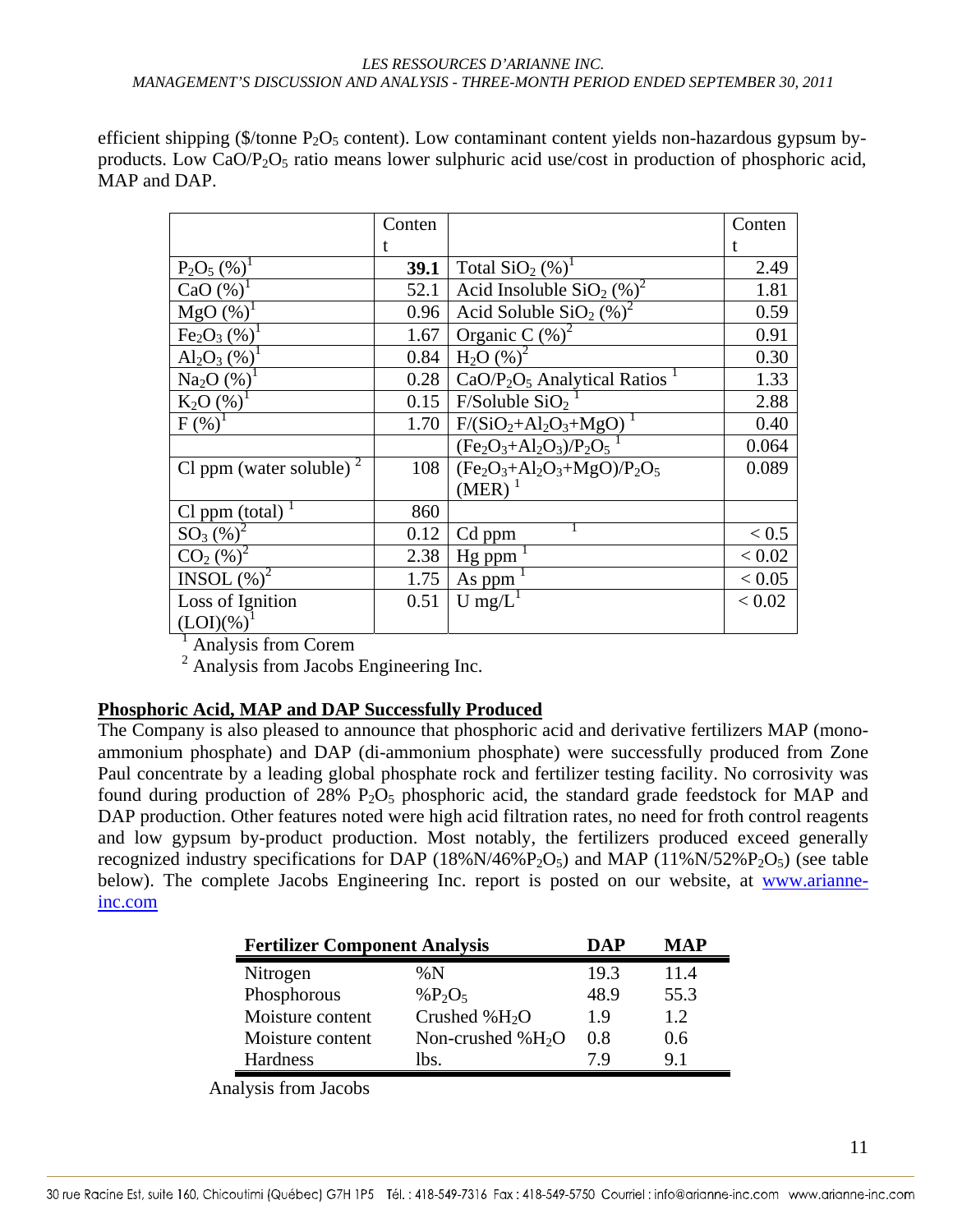# - **Fieldwork during the Third Quarter:**

The environmental impact study was launched last August 22 with the consent of the owners of the outfitting operation *Pourvoirie du Lac Paul*. The study is headed by Dessau in collaboration with Groupe Conseil Nutshimit and should continue over the course of next year.

A new drilling campaign on the Lac à Paul property began on August 15 and is still ongoing. The first holes were drilled in the Nicole Zone, located between the Paul and Manouane zones, and along the east and west extensions of the Paul Zone. This campaign is expected to continue through to the first quarter of 2012. Other promising targets located beyond the known zones will be tested, and definition drilling will also take place on the Paul and Manouane zones.

Surface stripping with a mechanical shovel was carried out last September 19 and 20 on the Paul Zone. This work was necessary to expand the exposed surface area on this zone and collect a bulk sample for ore processing tests.

### - **Objectives for the Next Quarter:**

The coming quarter once again promises to be quite busy:

- The report of this study will be posted on SEDAR and the Arianne Website (on November 8, partial results of the prefeasibility study were announced on a press release).

- A site visit for investors and analysts was held on October 6.

- Lidar and gravity surveys covering the entire Lac à Paul property, planned for the end of October, were partly realized. They will be finalized during the next weeks.

- A magnetometer survey is planned on the property Mirepoix in November.

- Arianne expects to conclude its acquisition of the *Pourvoirie du Lac-Paul* (on November 4, the acquisition was announced on a press release).

- The second phase of public consultation meetings will take place, with meetings scheduled for December 6 and 7 in Dolbeau-Mistassini and Saguenay respectively.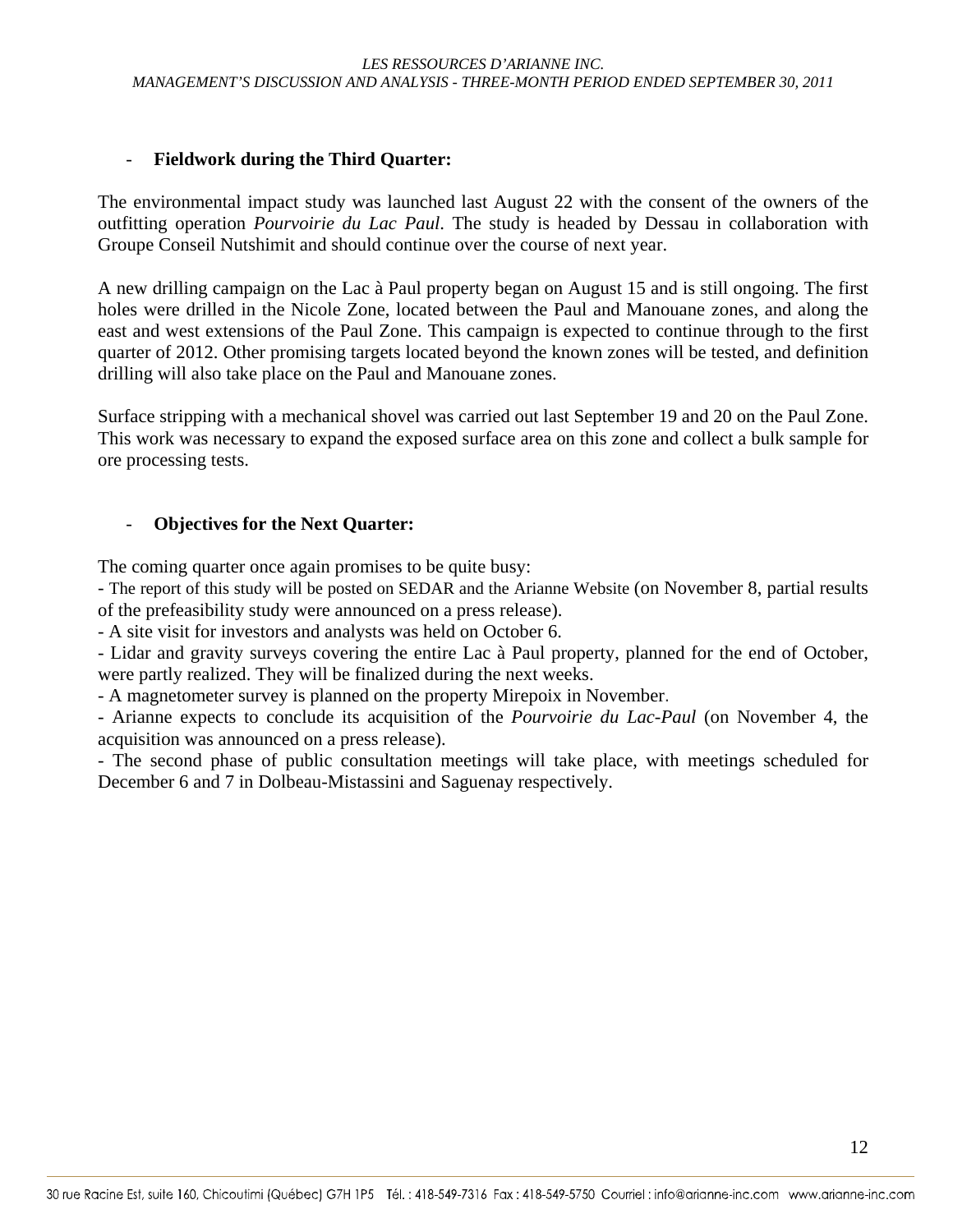#### **NEW TITANIUM-PHOSPHORUS PROPERTIES, SAGUENAY–LAC-SAINT-JEAN**

In an effort to consolidate its land position in the Lac à Paul area, the Company acquired more than 800 map-designated claims (CDC) during the first and second quarter of the fiscal year. Some of these were acquired to expand the Lac à Paul property, while other claims were acquired to secure new areas of interest. Prospecting and surface sampling started at the end of the second quarter on many of the new claims and continued throughout the summer, until August 15, 2011. The work was performed on the following properties: Mirepoix, Lac de la Roche, Pipmuacan, Étienniche, and Îles Blanches.

### **RARE EARTH PROJECT, SAGUENAY–LAC-SAINT-JEAN**

The 800 claims mentioned above also include six new properties grouped under the Company's Rare Earth project.

Claims comprising the Dulain/Capellière property were the focus of mapping and surface sampling work in July and early August, as were the properties near Lac des Joncs.

# **GOLD PROPERTIES IN QUÉBEC**

#### **La Dauversière Project - R-14 Property**

Stripping, channel sampling and surface sampling were carried out from August 22 to September 2, 2011. Assay results for these samples are expected during the fourth quarter.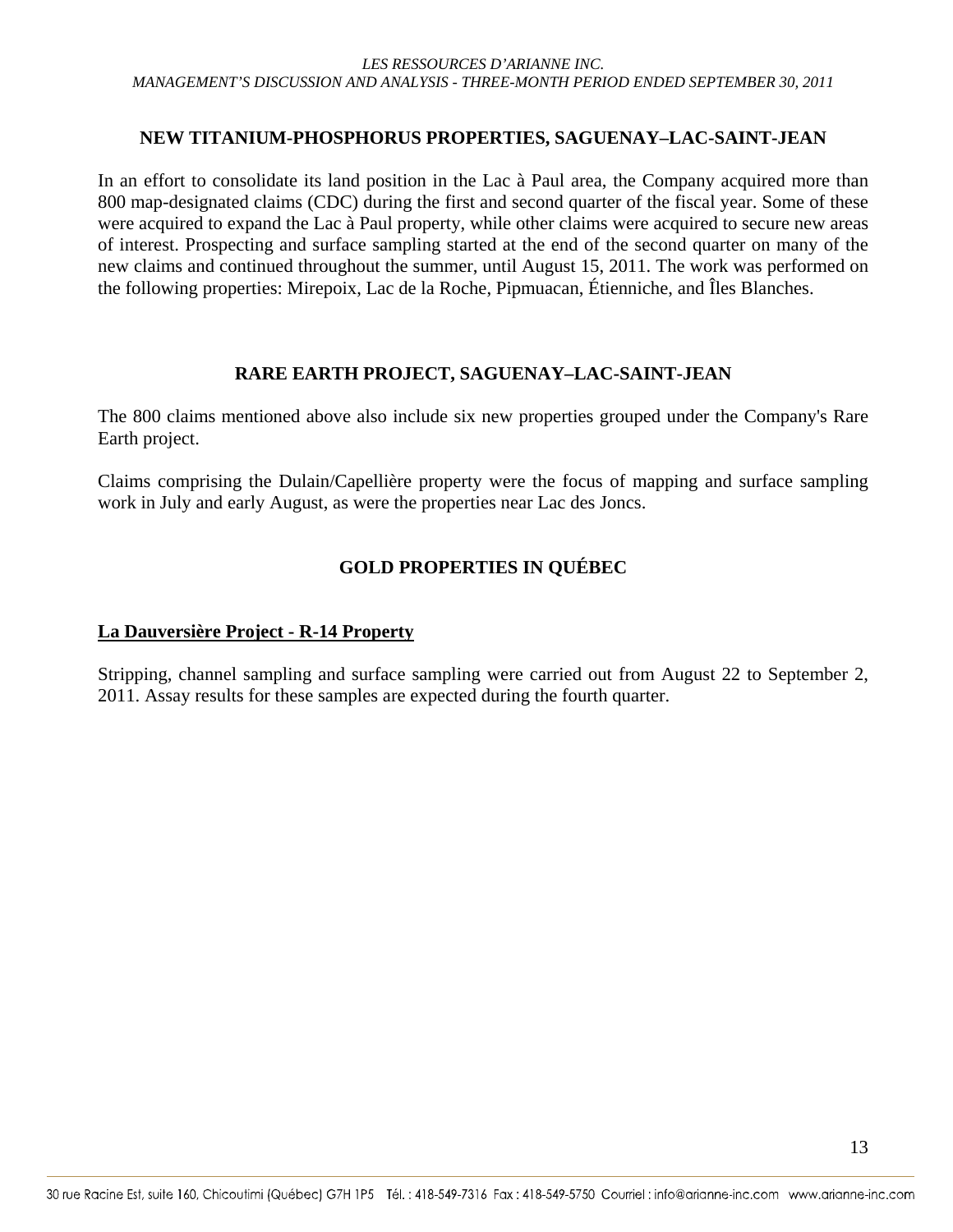#### MANAGEMENT ANALYSIS OF FINANCIAL POSITION AND COMPREHENSIVE

#### **INCOME ON THE OVERALL PERFORMANCE**

#### **SUMMARY OF ACTIVITIES**

The net loss for the second quarter ending September 30 2011 amounts to \$460,225 compared to \$156,953 for Quarter 3 in 2010. The 2011 net loss includes a share-based compensation encumbrance of \$365,750 (compared to \$100,000 in 2010) and represents the value of share purchase options issued over those periods.

The Company follows the recommendations of International Financial Reporting Standards "IFRS" 2 dealing with the other share-based compensations. Hence, the stock options issued to directors, managers, and consultants by the Company are a means to attract and retain key personnel. They are reported in the income statements. The compensation policy is set by the Company's Board of Governors on an ongoing basis according to the financial performance and growth objectives of the Company, along with the engagement of individual beneficiaries in the pursuit of said objectives.

#### **AVAILABLE-FOR-SALE FINANCIAL INVESTMENTS**

By virtue of an option agreement on the properties owned by the Company, the latter received 500,000 shares in an listed company (Three Gold Resources Inc.) replacing 200,000 shares of a private company (Big Bang Resources Ltd.). These shares were acquired for no consideration.

The Company received 91 330 shares from Virginia Mines Inc. after the disposal of the properties Wabamisk, Lac H and Komo.

The above shares are reported at fair value in the financial statements. Major risk factors could however, lead to a significant spread between the above information and the actual comprehensive income.

#### **FINANCING FOR THE QUARTER PERIOD ENDING SEPTEMBER 30, 2011**

No financing occurred during this quarterly period.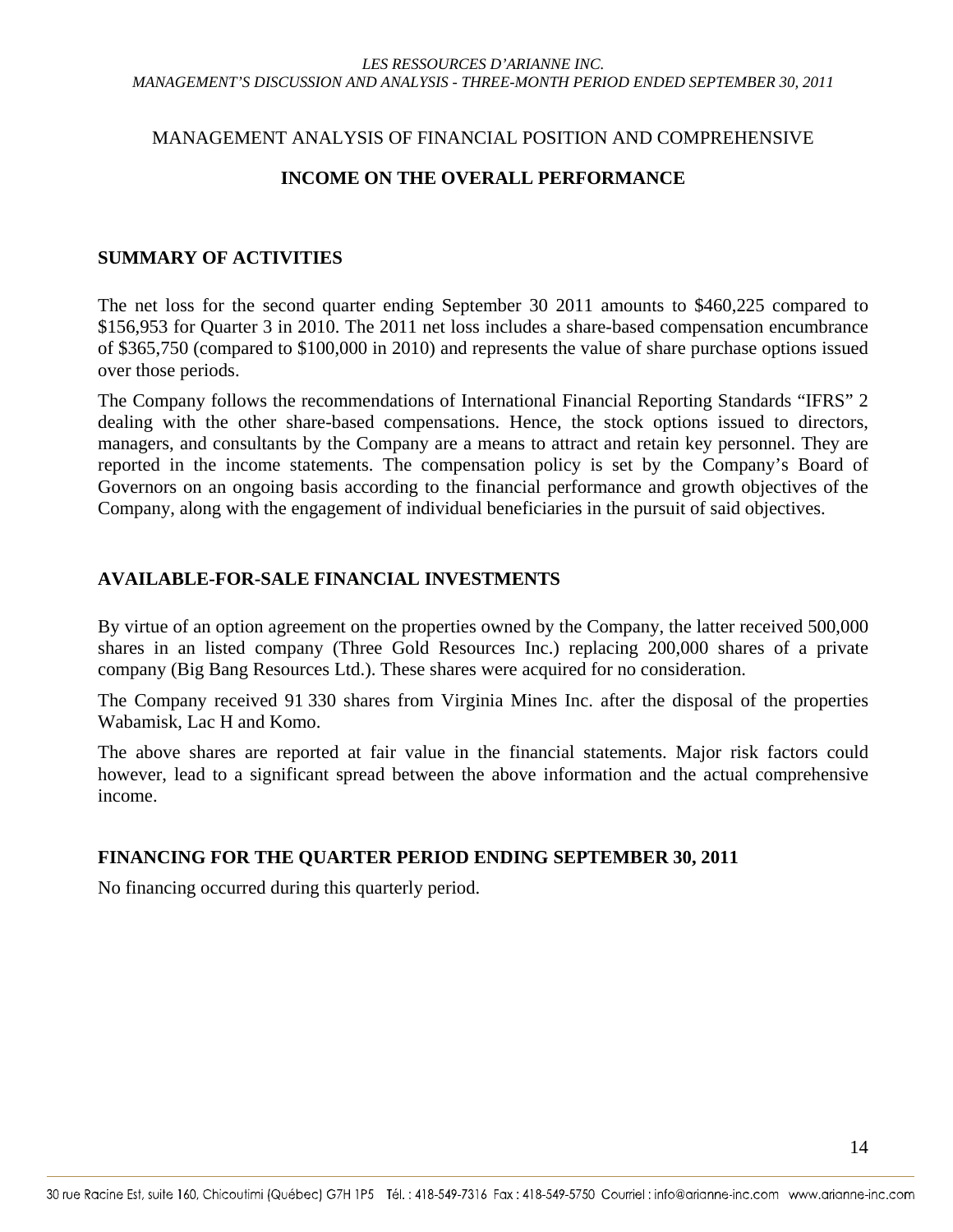### **FINANCIAL POSITION**

|                                               | <b>SEPTEMBER</b> | <b>SEPTEMBER</b> | <b>SEPTEMBER</b> |
|-----------------------------------------------|------------------|------------------|------------------|
|                                               | 30               | 30               | 30               |
|                                               | 2011             | 2010             | 2009             |
|                                               | \$               | \$               |                  |
| Cash and term deposit                         | 8,725,481        | 192,041          |                  |
| reserved<br>exploration<br>Cash<br>for<br>and |                  |                  |                  |
| evaluation                                    |                  | 184,765          | 314,132          |
| Available-for-sale investments                | 871,582          | 101,000          | 108,000          |
| Accounts receivable, taxes on products and    |                  |                  |                  |
| services to receive and prepaid fees          | 364,431          | 36,725           | 152,483          |
| Mining rights and tax credit receivable       | 404,037          | 30,690           | 225,006          |
| Mining properties and exploration and         |                  |                  |                  |
| evaluation assets                             | 8,694,952        | 7,223,087        | 7,492,472        |
| <b>Total assets</b>                           | 19,060,483       | 7,768,308        | 8,292,093        |
| Liabilities                                   | 995,008          | 706,014          | 601,998          |
| Equity                                        | 18,065,475       | 7,062,294        | 7,690,095        |
| Total of liabilities and equity               | 19,060,483       | 7,768,308        | 8,292,093        |

### **SHARE CAPITAL**

|                                     | <b>SEPTEMBER 30 2011</b> |            | <b>SEPTEMBER 30 2010</b> |            |  |
|-------------------------------------|--------------------------|------------|--------------------------|------------|--|
|                                     | Quantity<br>Amount       |            | Quantity                 | Amount     |  |
|                                     |                          | \$         |                          | \$         |  |
| <b>Starting balance</b>             | 49 539 995               | 14 327 861 | 24 423 016               | 11 901 731 |  |
| Cash payments                       | 1 000 000                | 1 250 000  | 2 876 123                | 327 994    |  |
| Flow-through<br>financing           | 8 000 000                | 4 760 000  | 2 120 000                | 275 600    |  |
| Subscription warrants               | 4 730 304                | 1 591 460  |                          |            |  |
| Stock options<br>exercised          | 2 534 000                | 732 993    |                          |            |  |
| Acquisition of mining<br>properties |                          |            | 150 000                  | 22 500     |  |
| <b>Ending balance</b>               | 65 804 299               | 22 662 314 | 29 569 139               | 12 527 825 |  |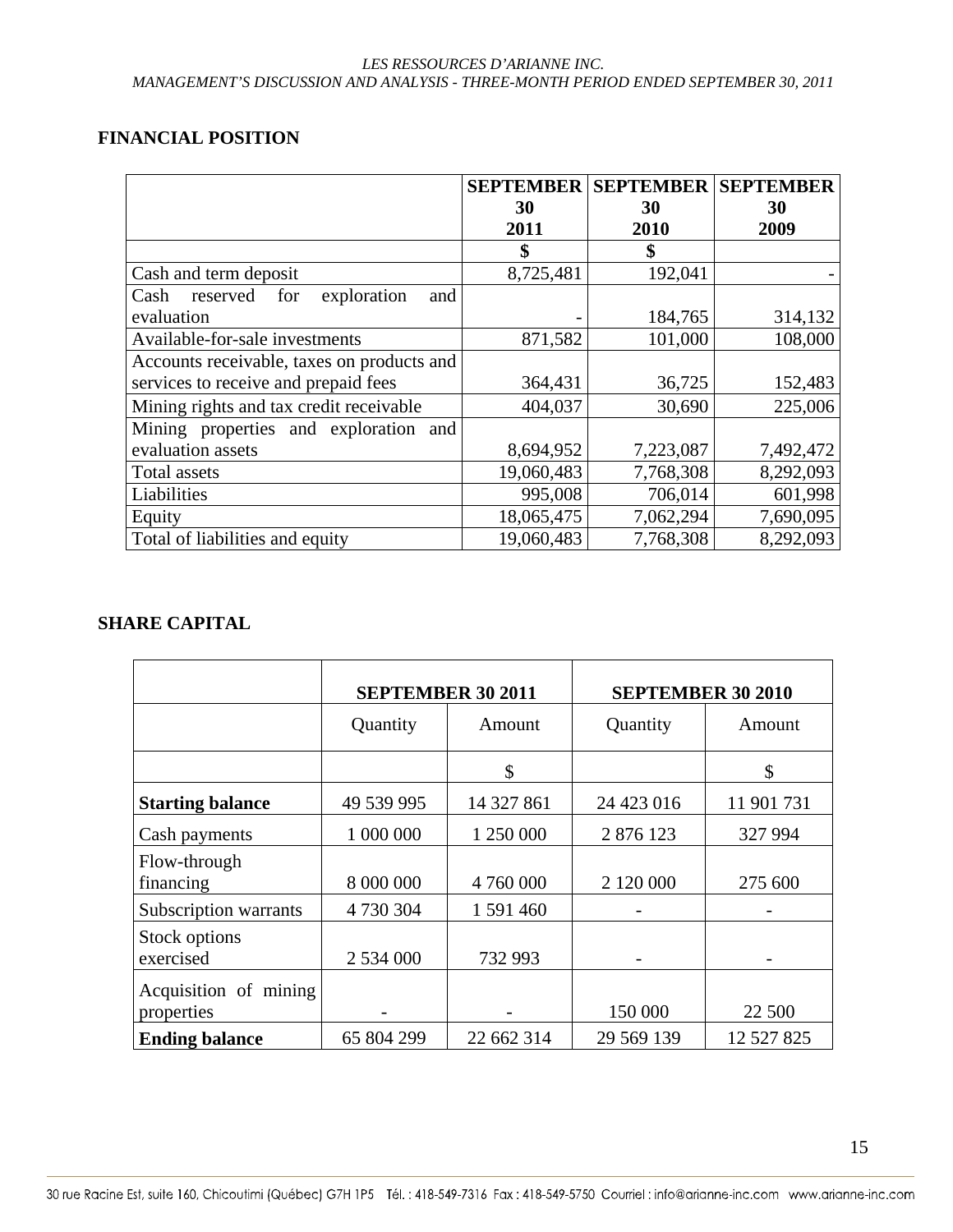# **CONSOLIDATION OF SHARES**

In July 2009, the Company consolidated its common shares on the basis of one new common share for every five (5) common shares issued. The comparative figures have been amended to reflect this consolidation.

#### **STOCKS OPTIONS**

Changes in Company share purchase options are detailed as follows:

|                                               |           | <b>SEPTEMBER 30 2011</b>           | <b>SEPTEMBER 30 2010</b> |                                       |  |
|-----------------------------------------------|-----------|------------------------------------|--------------------------|---------------------------------------|--|
|                                               | Quantity  | Weighted average<br>exercise price | Quantity                 | Weighted<br>average<br>exercise price |  |
|                                               |           | \$                                 |                          | \$                                    |  |
| Balance, beginning of                         |           |                                    |                          |                                       |  |
| year                                          | 4 244 000 | 0,14                               | 1 944 000                | 0,52                                  |  |
| Granted                                       | 3 535 000 | 1,37                               | 3 664 000                | 0,15                                  |  |
| Cancelled                                     |           |                                    | (1464000)                | 0,52                                  |  |
| Exercised                                     | (2534000) | 0,15                               |                          |                                       |  |
| <b>Balance, end of year</b>                   | 5 245 000 | 0,85                               | 4 144 000                | 0,14                                  |  |
| Options exercisable at<br>the end of the year | 5 245 000 | 0,85                               | 4 144 000                | 0,14                                  |  |

| <b>2011</b>               |      |      | 2010                      |
|---------------------------|------|------|---------------------------|
| The weighted average fair |      |      | The weighted average fair |
| value of options granted  | 0.76 | 0,14 | value of options granted  |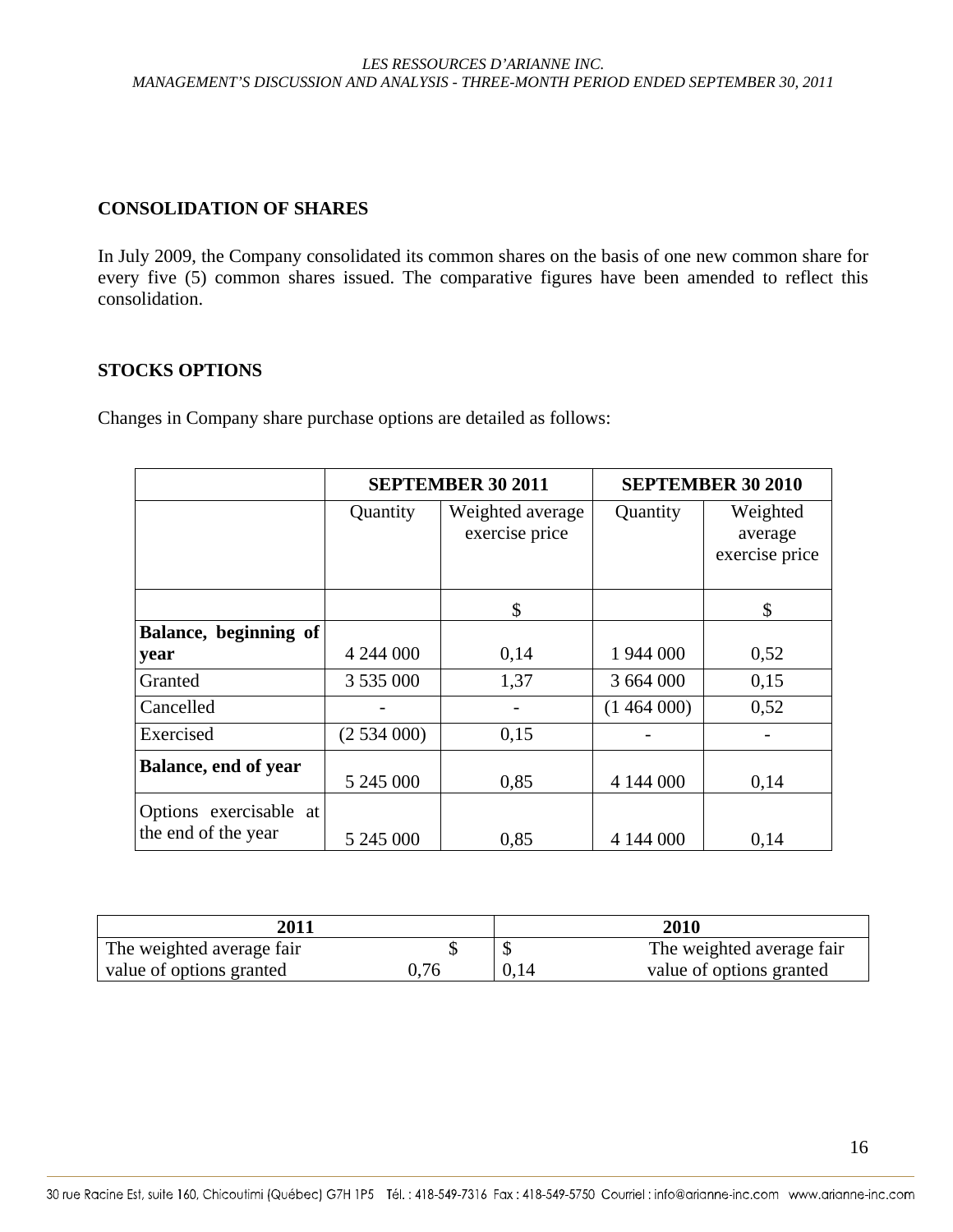| <b>Options</b><br>Outstanding | Weighted average remaining<br>contractual life | <b>Exercise price</b><br>Ъ |
|-------------------------------|------------------------------------------------|----------------------------|
| 50 000                        | $2,1$ years                                    | 0,19                       |
| 10 000                        | 7,8 years                                      | 0,11                       |
| 675 000                       | 8,5 years                                      | 0,15                       |
| 875 000                       | 8,7 years                                      | 0,15                       |
| 200 000                       | 8,8 years                                      | 0,14                       |
| 700 000                       | 9,3 years                                      | 0,37                       |
| 150 000                       | 9,3 years                                      | 0,58                       |
| 160 000                       | 9,4 years                                      | 1,13                       |
| 100 000                       | 9,7 years                                      | 1,40                       |
| 275 000                       | 9,6 years                                      | 1,25                       |
| 2 050 000                     | 9,9 years                                      | 1,37                       |
| 5 245 000                     |                                                |                            |

The following table summarizes the information relating to the options granted under the plan.

# **WARRANTS**

|                                  |            | <b>SEPTEMBER 30 2011</b>                     | <b>SEPTEMBER 30 2010</b> |                                              |  |
|----------------------------------|------------|----------------------------------------------|--------------------------|----------------------------------------------|--|
|                                  | Quantity   | Weighted<br>average<br>subscription<br>price | Quantity                 | Weighted<br>average<br>subscription<br>price |  |
|                                  |            | \$                                           |                          | \$                                           |  |
| Balance,<br>beginning of<br>vear | 10 697 161 | 0,22                                         | 4 4 4 3 8 6 6            | 0,70                                         |  |
| Granted                          | 4 000 000  | 0,81                                         | 2 498 062                | 0,20                                         |  |
| Exercised                        | (4730304)  | 0,32                                         |                          |                                              |  |
| Expired                          | (126000)   | 0,50                                         | (1872371)                | 0,50                                         |  |
| Balance, end of<br>year          | 9 840 857  | 0,41                                         | 5 069 557                | 0,39                                         |  |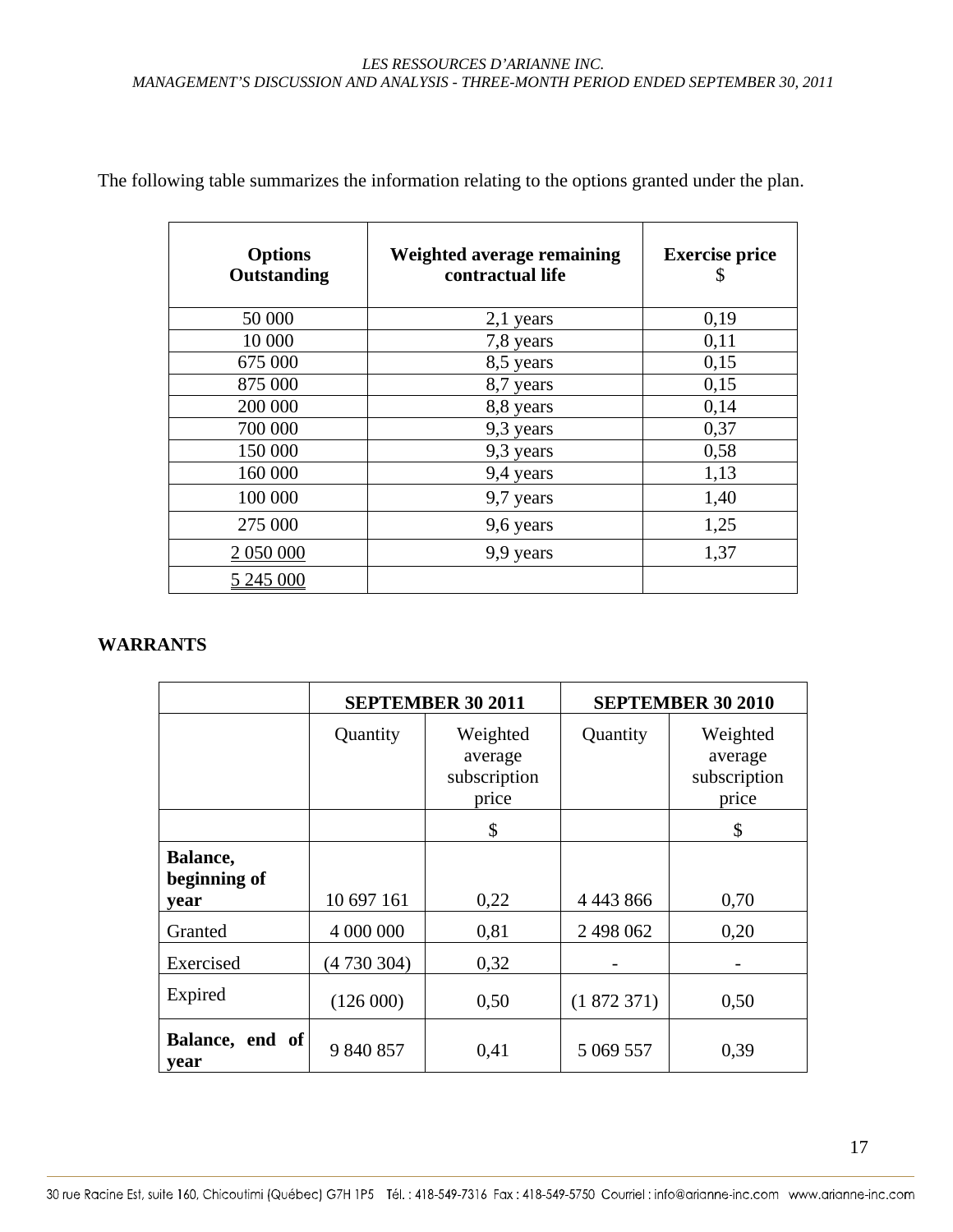| <b>SEPTEMBER 30 2011</b>  |      |      | <b>SEPTEMBER 30 2010</b>  |
|---------------------------|------|------|---------------------------|
| The weighted average fair |      |      | The weighted average fair |
| Value of warrants granted | 0.78 | 0.08 | Value of warrants granted |

The following table summarizes the information relating to the warrants granted.

| <b>Warrants Outstanding</b> | <b>Price</b><br>\$ | <b>Expiry Date</b> |
|-----------------------------|--------------------|--------------------|
| 8 3 3 3                     | 0,30               | December 2011      |
| 118 418                     | 0,35               | December 2011      |
| 359 531                     | 0,20               | June 2012          |
| 154 575                     | 0,20               | November 2012      |
| 5 200 000                   | 0,19               | December 2012      |
| 4 000 000                   | 1,50               | April 2013         |
| 9 840 857                   |                    |                    |

# **Options granted to brokers**

Changes in Company brokers options are detailed as follows:

|                                     |           | <b>SEPTEMBER 30 2011</b>           | <b>SEPTEMBER 30 2010</b> |                                    |  |
|-------------------------------------|-----------|------------------------------------|--------------------------|------------------------------------|--|
|                                     | Quantity  | Weighted average<br>exercise price | Quantity                 | Weighted average<br>exercise price |  |
|                                     |           | \$                                 |                          | \$                                 |  |
| Balance,<br>of<br>beginning<br>vear | 1 143 990 | 0,14                               | 307 474                  | 0,35                               |  |
| Granted                             | 560 000   | 1,00                               |                          |                                    |  |
| Expired                             |           |                                    | (307 474)                | 0,35                               |  |
| Balance, end of<br>year             | 1703990   | 0,42                               |                          |                                    |  |

| <b>SEPTEMBER 30 2011</b>         |      | <b>SEPTEMBER 30 2010</b>         |
|----------------------------------|------|----------------------------------|
| The weighted average fair        |      | The weighted average fair        |
| Value of brokers options granted | 0,95 | value of brokers options granted |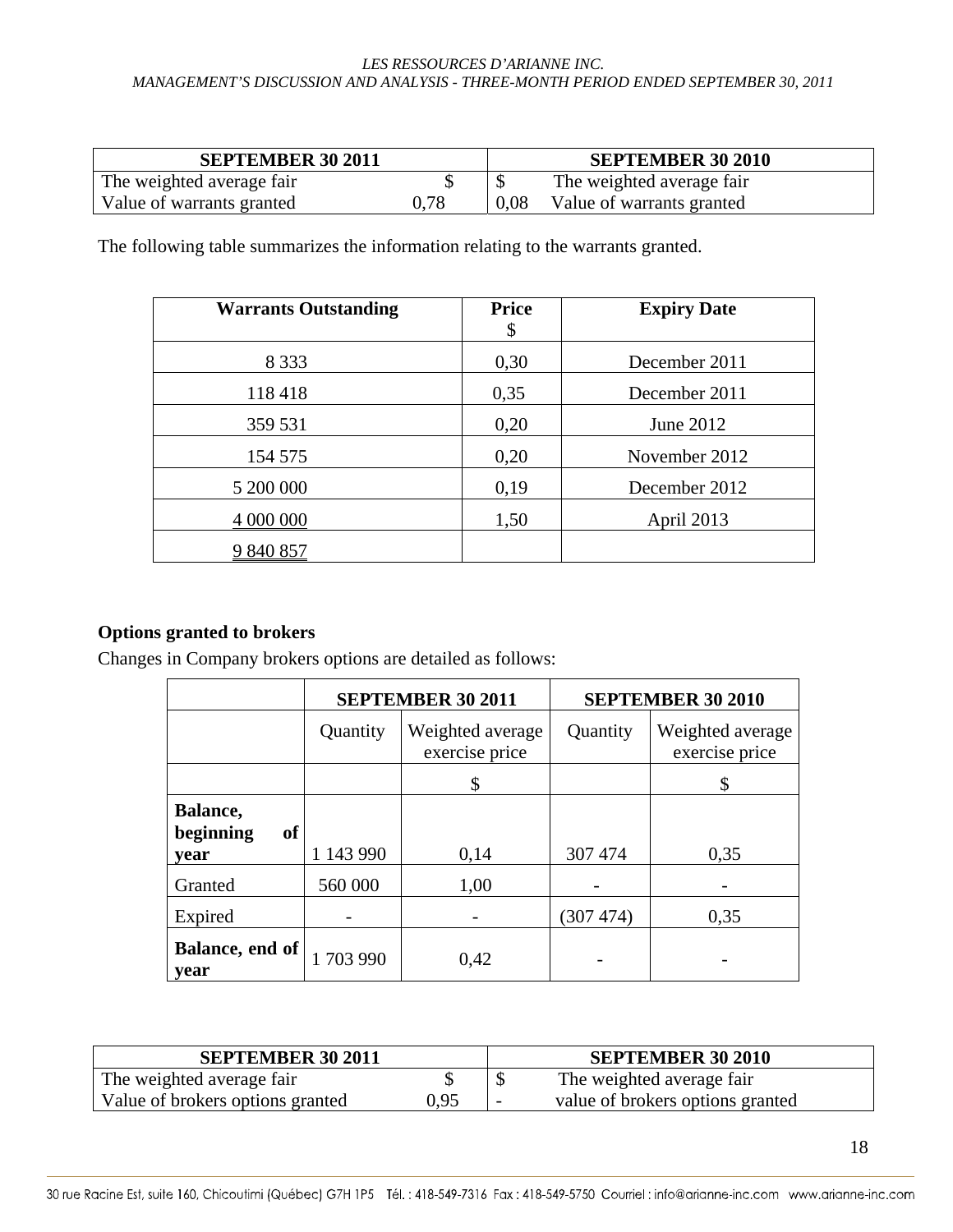| <b>Brokers Options Outstanding</b> | <b>Price</b><br>\$ | <b>Expiry Date</b> |
|------------------------------------|--------------------|--------------------|
| 1 143 990                          | 0,14               | December 2012      |
| 560 000                            | 1,00               | April 2013         |
| 703 990                            |                    |                    |

The following table summarizes the information relating to the brokers options issued.

#### **INFORMATION ON OUTSTANDING COMMON SHARES AS OF NOVEMBER 21, 2011**

| Balance as of September 30, 2011               | Quantity<br>65 804 299 | Amount<br>22 662 314 \$ |
|------------------------------------------------|------------------------|-------------------------|
| Warrants exercised                             | 51 315                 | 13 960                  |
| Shares issued for the<br>acquisition of<br>the |                        |                         |
| outfitter Lac-Paul                             | 386 598                |                         |
| Balance as of November 21, 2011                | 66 242 212             | 22 676 274 \$           |

#### **INFORMATION ON OUTSTANDING STOCK OPTIONS AS OF NOVEMBER 21, 2011**

| Balance as at September 30, 2011 | 5 245 000 |
|----------------------------------|-----------|
| Stock options exercised          |           |
| Balance as at November 21, 2011  | 5 245 000 |

#### **INFORMATION ON OUTSTANDING SUBSCRIPTION WARRANTS AS OF NOVEMBER 21, 2011**

| Balance as of September 30, 2010 | 9 840 857 |
|----------------------------------|-----------|
| Warrants exercised               | (51315)   |
| Balance as of November 21, 2011  | 9 789 542 |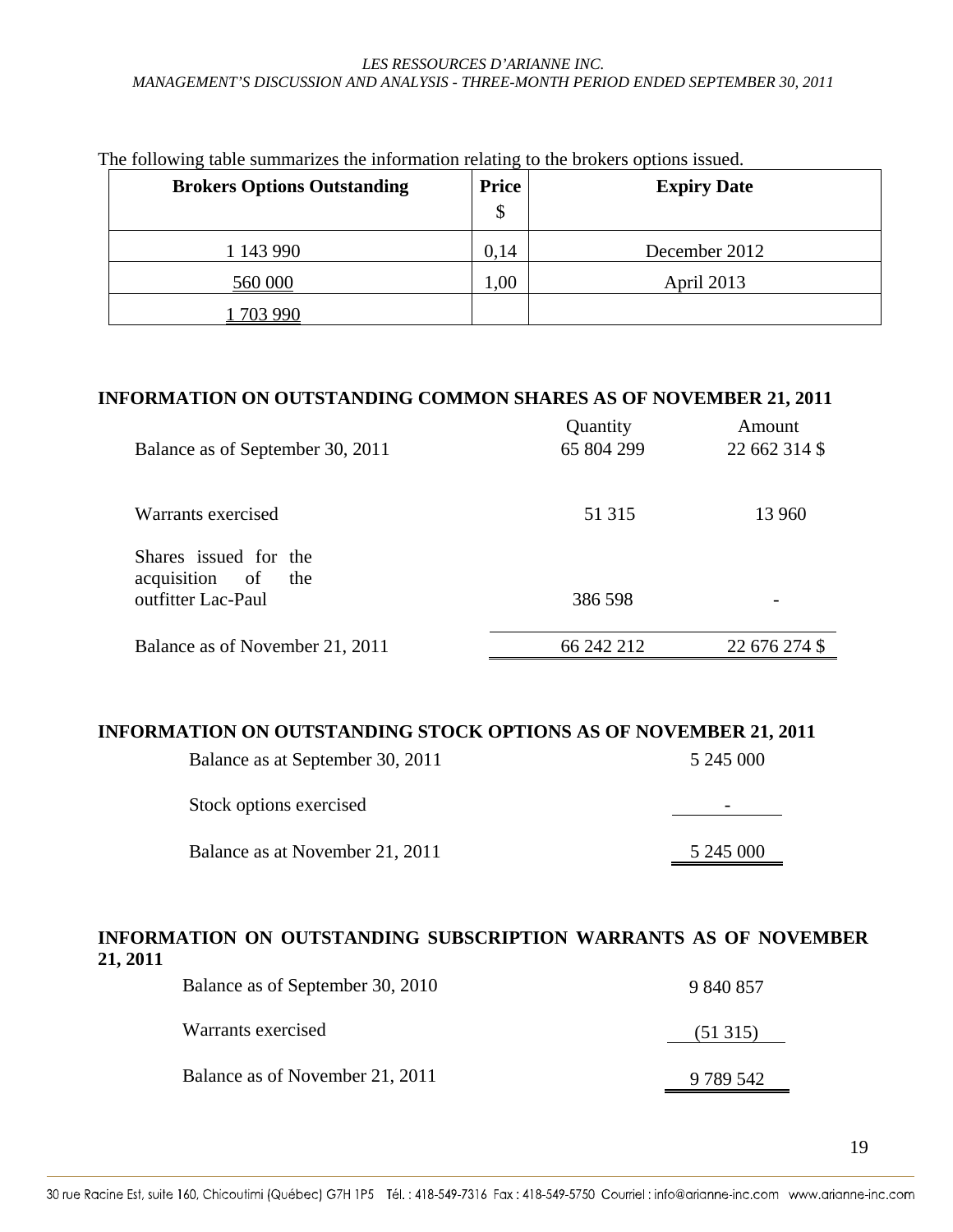# **EXPLORATION ACTIVITIES**

| <b>EXPLORATION AND</b>                                                                 | <b>SEPTEMBER</b> | <b>SEPTEMBER</b> | <b>SEPTEMBER</b> |
|----------------------------------------------------------------------------------------|------------------|------------------|------------------|
| <b>EVALUATION ASSETS</b>                                                               | 30,              | 30,              | 30,              |
|                                                                                        | 2011             | 2010             | 2009             |
| <b>Drilling</b>                                                                        | 1 176 218        | 204 443          | 417 001          |
| Stripping and road repairs                                                             | 42 962           |                  |                  |
| Geological surveys                                                                     | 347 571          | 115 704          | 239 761          |
| General<br>expenses,<br>travel<br>and<br>lodgings                                      | 388 794          | 101 318          | 133 745          |
| Analysis                                                                               | 333 408          | 48 838           | 65 869           |
| Line cutting and geophysics                                                            | 1 800            | 31 112           | 108 245          |
| Planning and supervision                                                               | 674 678          | 204 890          | 211 070          |
| Professional fees and independent<br>technical reports                                 | 869 383          | 33 603           | 64 646           |
| <b>Subtotal</b>                                                                        | 3 834 814        | 739 908          | 1 240 337        |
| Reimbursement of expenses                                                              | (32079)          |                  | (92493)          |
| Tax credit and mining rights                                                           | (318000)         |                  | 1 147 844        |
| <b>INCREASE OF EXPLORATION</b><br>AND EVALUATION ASSETS                                | 3 484 735        | 739 908          | 1 147 844        |
| <b>DISPOSAL</b>                                                                        | (257 492)        | $\overline{a}$   |                  |
| <b>WRITE-OFF</b><br>OF<br><b>EXPLORATION</b><br><b>AND</b><br><b>EVALUATION ASSETS</b> |                  |                  |                  |
| OF<br><b>BALANCE,</b><br><b>BEGINNING</b><br><b>YEAR</b>                               | 4 240 784        | 5 507 598        | 5 190 111        |
| <b>BALANCE, END OF YEAR</b>                                                            | 7468027          | 6 247 506        | 6 337 955        |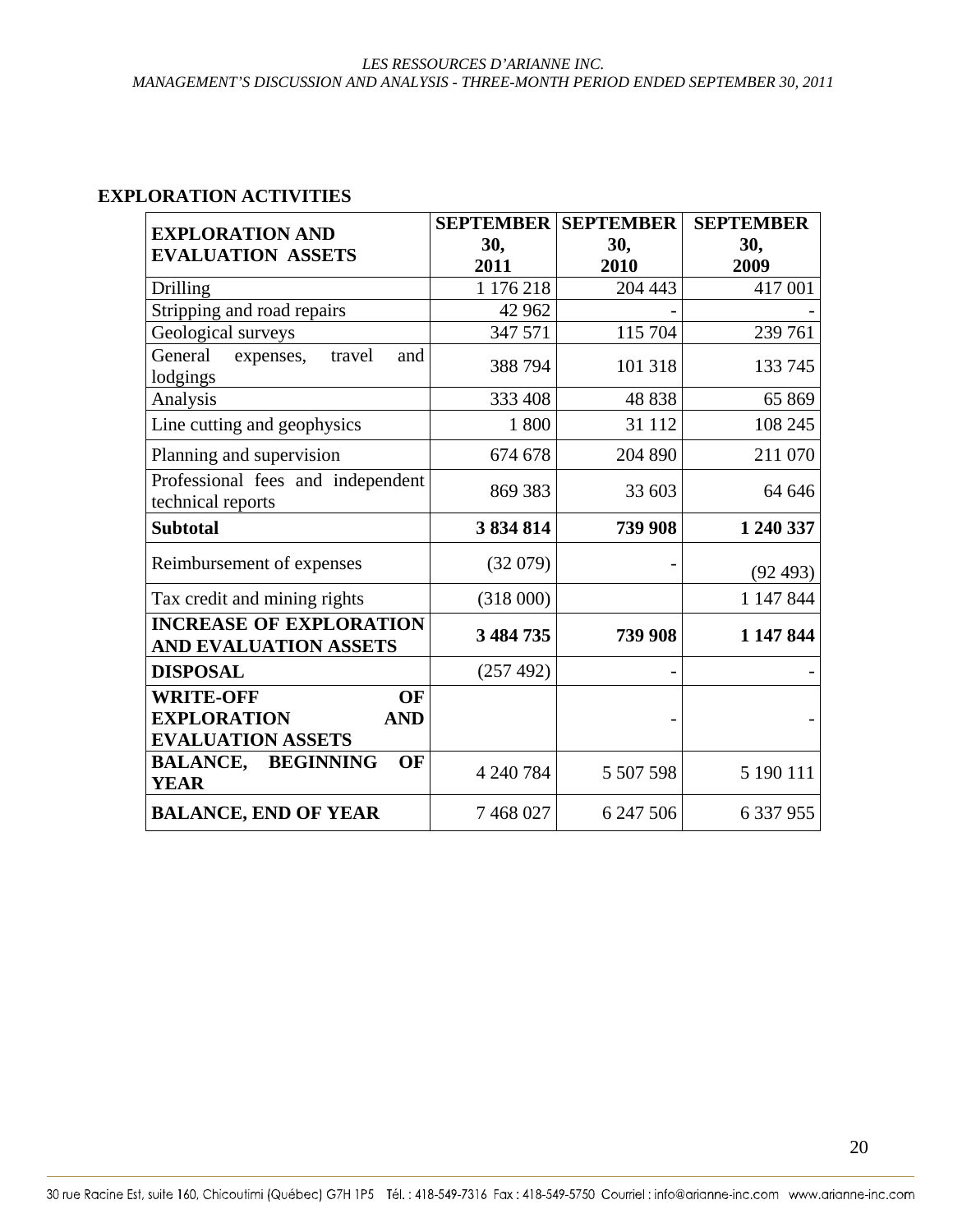### **MINING PROPERTIES**

|                                            | <b>Royalties</b>         | <b>Balance as</b><br>at<br><b>December</b><br>31, 2010 | <b>Addition</b>              | <b>Disposal</b><br>and<br>transfer | <b>Balance as at</b><br>September<br>30, 2011 |
|--------------------------------------------|--------------------------|--------------------------------------------------------|------------------------------|------------------------------------|-----------------------------------------------|
|                                            |                          | \$                                                     | \$                           | \$                                 | \$                                            |
| <b>Properties in Quebec</b>                |                          |                                                        |                              |                                    |                                               |
| Lac à Paul (100 %)                         | 1,5 %                    | 79,280                                                 | 48,554                       | (35,466)(1)                        | 92,368                                        |
| Héva (100 %)                               | 2 %                      | 133,126                                                |                              |                                    | 133,126                                       |
| La Dauversière (R-14) (100 %)              | 1 %                      | 102,644                                                | 1,352                        |                                    | 103,996                                       |
| Opinaca (100 %)                            | 2 %                      | 139,048                                                |                              | $\overline{\phantom{0}}$           | 139,048                                       |
| Duverny (Standard Gold) (100<br>$%$ )      | 2 %                      | 119,286                                                |                              |                                    | 119,286                                       |
| Penaroya - Brouillan<br>Ouest<br>$(100\%)$ | $\overline{\phantom{a}}$ | 108,205                                                | $\qquad \qquad -$            |                                    | 108,205                                       |
| Moly Hill (100 %)                          | 1,5 %                    | 45,240                                                 |                              |                                    | 45,240                                        |
| Black Dog (100 %)                          |                          | 9,501                                                  | $\qquad \qquad \blacksquare$ |                                    | 9,501                                         |
| Soquem-Lac H $(50\%)$                      | 1,5 %                    | 15,513                                                 | $\qquad \qquad \blacksquare$ | (15,513)                           | $\overline{a}$                                |
| Mirepoix $(100\%)$                         | $\overline{\phantom{a}}$ | 1,560                                                  | 1,272                        |                                    | 2,832                                         |
| Wabamisk (100 %)                           | $\overline{\phantom{0}}$ | 3,240                                                  | $\qquad \qquad -$            | (3,240)                            | $\frac{1}{2}$                                 |
| Chico (100 %)                              | $\overline{\phantom{0}}$ | 22,440                                                 |                              |                                    | 22,440                                        |
| Dulain (100 %)                             | $\overline{\phantom{a}}$ |                                                        | 2,120                        |                                    | 2,120                                         |
| Phosphore 2011 (100 %)                     | $\qquad \qquad -$        |                                                        |                              | 35,466(1)                          | 35,466                                        |
| Rare earth 2011 (100 %)                    | $\overline{a}$           |                                                        | 17,102                       |                                    | 17,102                                        |
| <b>Property in Mexico</b>                  |                          |                                                        |                              |                                    |                                               |
| El Rey                                     | 2 %                      | 234,629                                                | 161,566                      | $\blacksquare$                     | 396,195                                       |
| Total:                                     |                          | 1,013,712                                              | 231,966                      | (18, 753)                          | 1,226,925                                     |

*(1) Some of these properties has been transfer at the property Phosphore 2011.*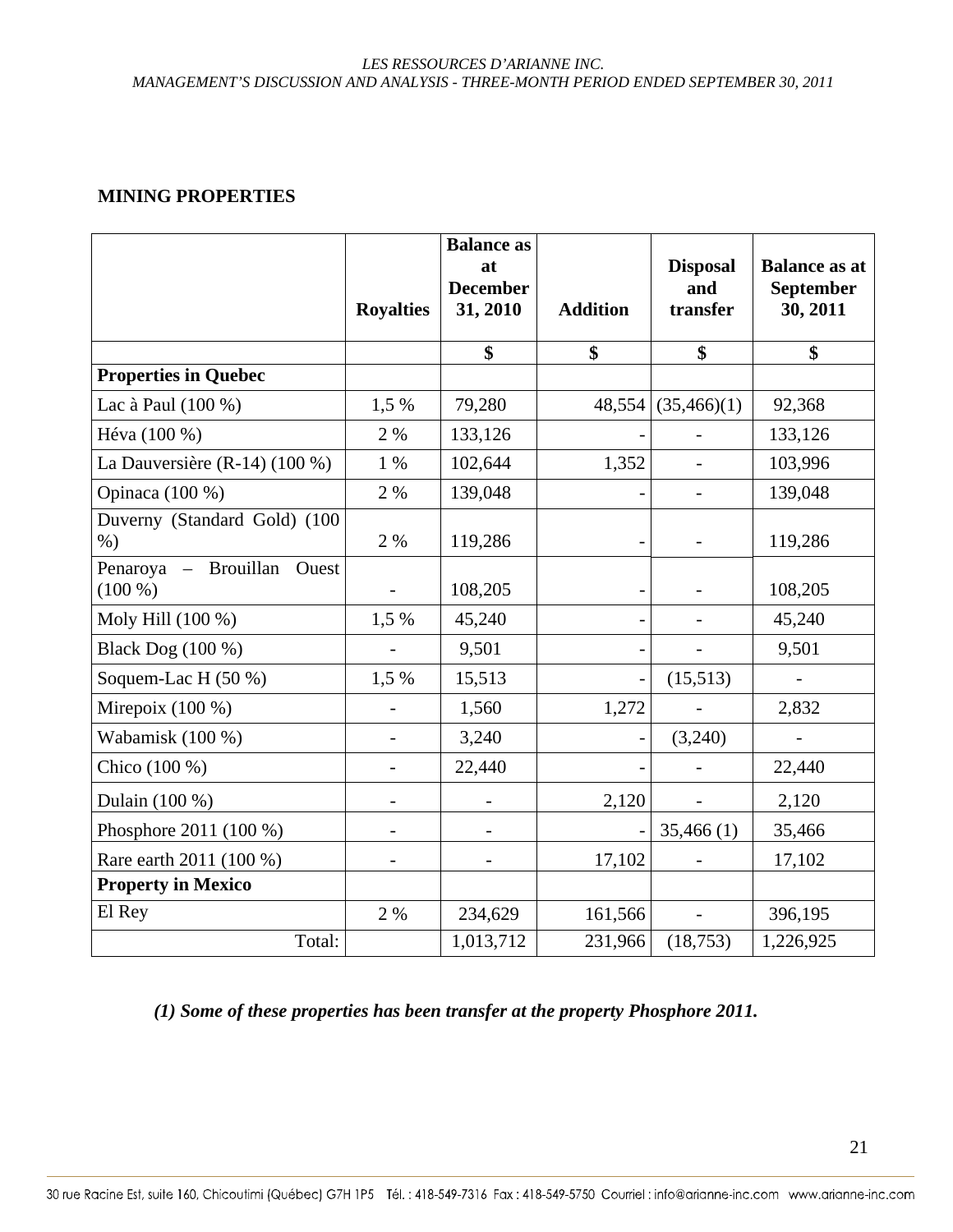|                              | <b>Balance as</b><br>at<br><b>December</b><br>31, 2010 | <b>Addition</b>          | <b>Mining rights</b><br>and tax<br>credit | Disposal (D)<br>and<br>reimburse-<br>ment(R) | <b>Balance as at</b><br>September 30,<br>2011 |
|------------------------------|--------------------------------------------------------|--------------------------|-------------------------------------------|----------------------------------------------|-----------------------------------------------|
|                              | \$                                                     | \$                       | \$                                        | \$                                           | \$                                            |
| Quebec                       |                                                        |                          |                                           |                                              |                                               |
| Lac à Paul                   | 2,319,121                                              | 3,729,392                | (318,000)                                 | (32,079)(R)                                  | 5,698,434                                     |
| Héva                         | 367, 320                                               | 5,500                    | $\qquad \qquad -$                         |                                              | 372,820                                       |
| La Dauversière (R-14)        | 445,965                                                | 49,773                   |                                           |                                              | 495,738                                       |
| Opinaca                      | 345,630                                                | 6,000                    | $\qquad \qquad -$                         | $\overline{\phantom{0}}$                     | 351,630                                       |
| Duverny (Standard Gold)      | 88,490                                                 |                          | $\overline{\phantom{a}}$                  | $\overline{\phantom{a}}$                     | 88,490                                        |
| <b>Brouillan</b><br>Penaroya |                                                        |                          |                                           |                                              |                                               |
| Ouest                        | 27,659                                                 |                          |                                           |                                              | 27,659                                        |
| Moly Hill                    | 4,650                                                  | $\overline{\phantom{0}}$ | $\overline{\phantom{a}}$                  |                                              | 4,650                                         |
| <b>Black Dog</b>             | 4,990                                                  |                          | $\overline{\phantom{a}}$                  |                                              | 4,990                                         |
| Soquem-Lac H                 | 213,487                                                | $\overline{\phantom{0}}$ | $\overline{\phantom{a}}$                  | (213,487)(D)                                 | $\overline{\phantom{a}}$                      |
| Mirepoix                     |                                                        | 4,117                    | $\overline{\phantom{a}}$                  |                                              | 4,117                                         |
| Wabamisk                     | 42,481                                                 |                          |                                           | (42, 481)(D)                                 |                                               |
| Komo                         | 1,524                                                  |                          |                                           | (1,524)(D)                                   |                                               |
| Dulain                       | 2,730                                                  | 15,880                   | $\qquad \qquad -$                         |                                              | 18,610                                        |
| Chico                        | 4,387                                                  |                          | -                                         |                                              | 4,387                                         |
| Phosphore 2011               |                                                        | 13,197                   | $\overline{\phantom{a}}$                  |                                              | 13,197                                        |
| Rare earth 2011              |                                                        | 10,955                   | $\overline{\phantom{a}}$                  |                                              | 10,995                                        |
| <b>Mexico</b>                |                                                        |                          |                                           |                                              |                                               |
| El Rey                       | 372,350                                                |                          |                                           |                                              | 372,350                                       |
| Total:                       | 4,240,784                                              | 3,834,814                | (318,000)                                 | (289, 571)                                   | 7,468,027                                     |

#### **EXPLORATION AND EVALUATION ASSETS**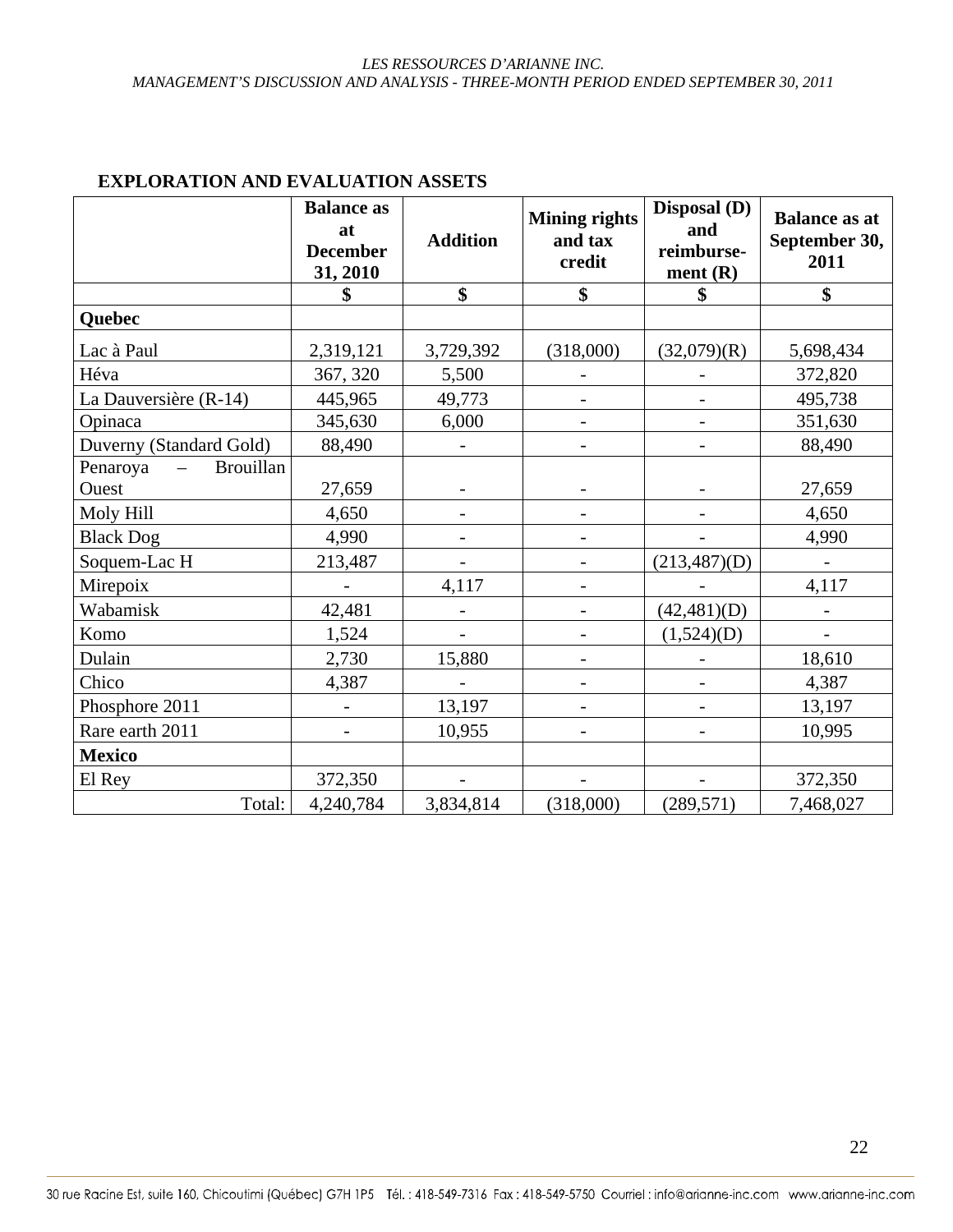### DISCUSSION OF OPERATING RESULTS

#### *Summary of quarter results:*

|                                     | 2009                     |                        |                             |                             |  |
|-------------------------------------|--------------------------|------------------------|-----------------------------|-----------------------------|--|
|                                     | March<br>\$              | June<br>\$             | September<br>S              | December<br>\$              |  |
| Net benefit<br>Net loss             | (144403)                 | (97726)                | 65 955                      | (1116469)                   |  |
| Basic and diluted loss<br>per share | (0,001)                  | (0,001)                | (0,001)                     | (0,06)                      |  |
|                                     | 2010                     |                        |                             |                             |  |
| Net loss                            | March<br>\$<br>(63, 403) | June<br>\$<br>(196953) | September<br>\$<br>(156953) | December<br>\$<br>(2571613) |  |
| Basic and diluted loss<br>per share | (0,001)                  | (0,001)                | (0,005)                     | (0,10)                      |  |
|                                     | 2011                     |                        |                             |                             |  |
|                                     | March<br>\$              | June<br>\$             | September<br>\$             | December<br>\$              |  |
| Net loss                            | (47216)                  | 14 3 5 3               | (597951)                    |                             |  |
| Basic and diluted loss<br>per share | (0,0008)                 | 0,0002                 | (0,009)                     |                             |  |

# **WORKING CAPITAL SITUATION**

The working capital was up to \$9,763,333 as at September 30, 2011 compared with a \$311,807 working capital as at September 30, 2010. This increase is mainly caused by the financing that occurred in April 2011 and also by the increase of investment's fair market value as at September 30, 2011 available-for-sale.

The Company considers that liquidities are sufficient to meet all known commitments.

Prospecting and assessment totaling \$ 3,834,814, before repayment of tax credits and other payments were made during the nine months ended September 30, 2011 (\$ 739,908 in 2010). There was an increase in interest income of \$ 11,671 in the last quarter (\$ 110 in 2010) mainly due to financing in April 2011. The increase in administrative costs due to higher wages and the level of activity that required professional fees, consulting and management increased.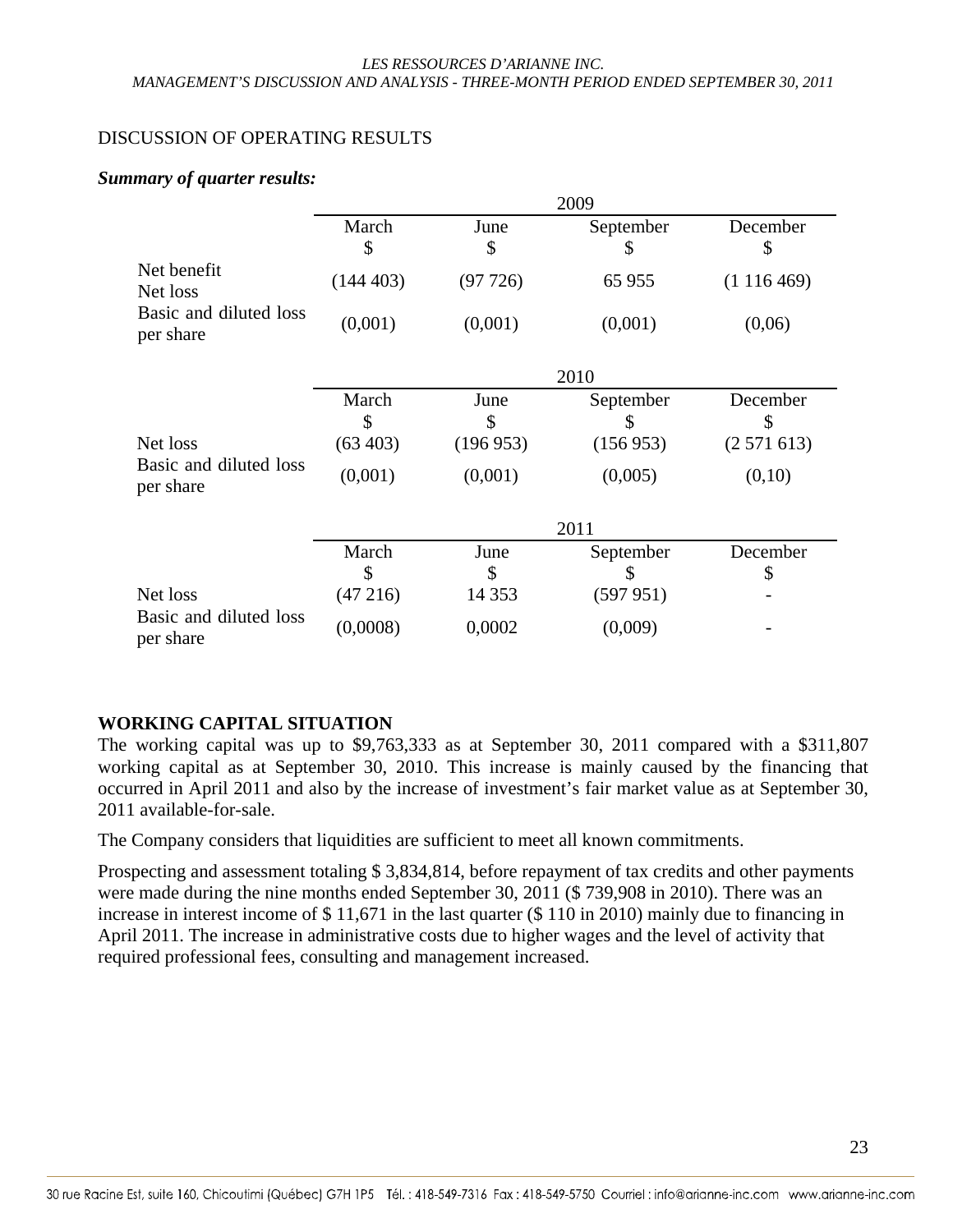# **RELATED PARTY TRANSACTIONS**

The following operations occurred during the period ended September 30, 2011 and 2010, in the normal course of business, and were recorded at the amount of consideration paid

|                                                               | September | September |
|---------------------------------------------------------------|-----------|-----------|
|                                                               | 30, 2011  | 30, 2010  |
| Fees paid to administrators and directors                     |           |           |
| Salaries including premiums and benefits                      | 311 227   |           |
| Professional and management fees                              | 34 750    | 70 100    |
| Social benefits                                               | 48 8 94   |           |
| Total of short-term benefits for administrators and directors | 394 871   | 70 100    |
|                                                               |           |           |
| Payments based on shares:                                     |           |           |
| Stock-based compensation                                      | 1 145 575 | 220 000   |
|                                                               |           |           |
| Total of compensation                                         | 1 540 446 | 290 100   |
|                                                               |           |           |
| Exploration and evaluation assets                             | 586 010   | 393 374   |
|                                                               |           |           |
| Amount due to a related company, non-interest bearing         | 18763     | 43811     |
| Amount due to an administrator                                | 9 2 9 9   |           |

An important part of salary and related benefits for the CEO, the vice-president of Research and Development and the vice-president Exploration have been capitalised to the exploration and evaluation assets.

The Company is related to another company due to the fact that they have some administrators in common.

#### *FINANCIAL INSTRUMENTS*

The fair market value of the Company's financial assets and liabilities is close to the book value, since they expire in the short term, cash, accounts receivable, others receivable, accounts payable and others payable do not bear interest. For financial instruments of the Company who are measured at fair value on a recurring basis over the following periods: the initial recognition and the level in the hierarchy of fair value used to measure them are presented according to quoted prices on active markets for identical assets or liabilities. Other financial instruments are based on observable market data and unobservable.

# *OFF BALANCESHEET ARRANGEMENTS*

As of September 30, 2011 the Company had no off-balance sheet arrangements.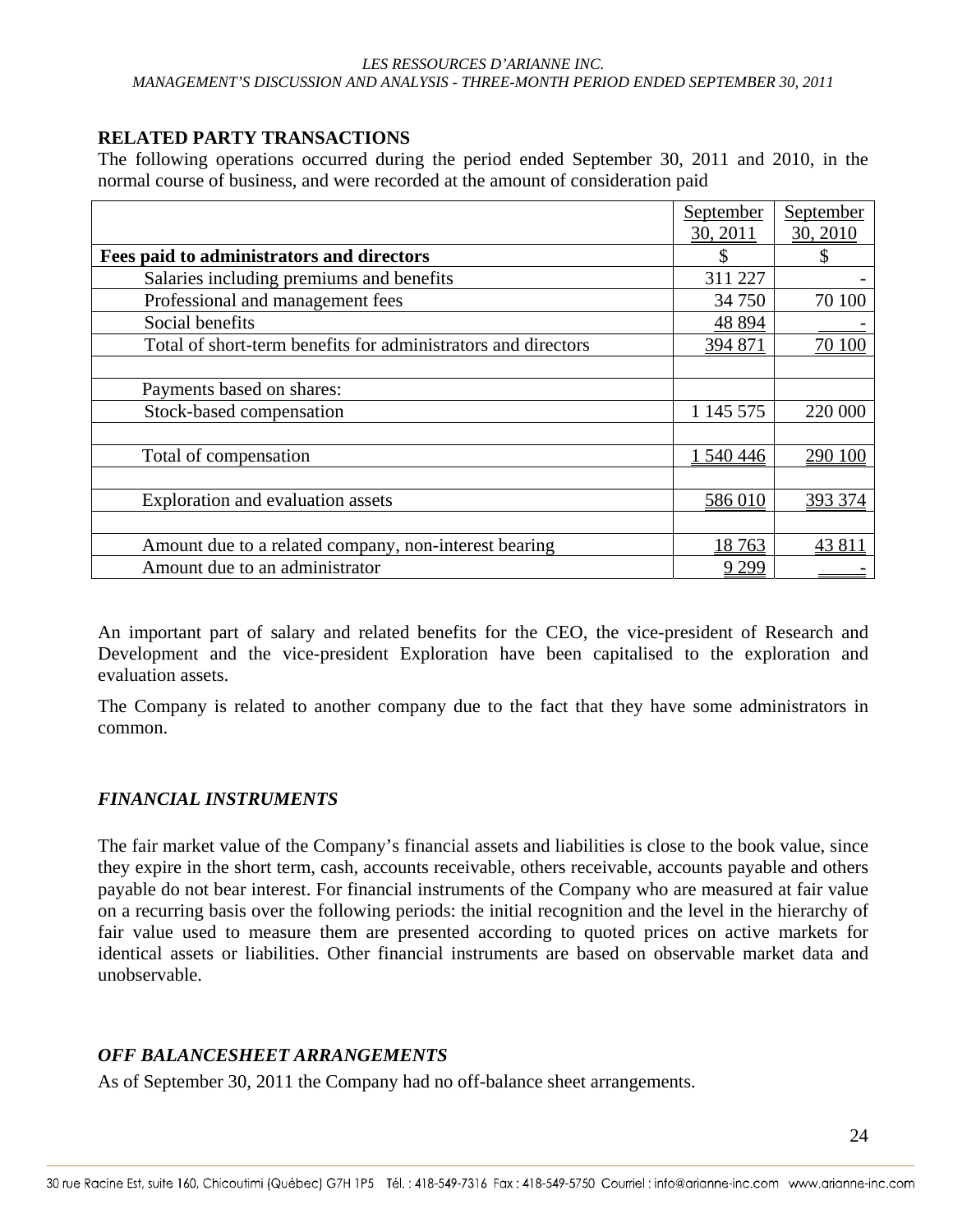# *OBLIGATIONS AND COMMITMENTS*

A) In May 2007, the Company signed a option agreement for 100% of the El Rey property in Mexico. In fact, the Company will have to make a last payment amounted to USD\$200,000 in May 2012. Sellers keep a 2% NSR, redeemable at anytime for the amount of USD\$1,500,000.

B) In April 2010, the Company signed a option agreement for the Brouillan West property in the province of Québec. By virtue of the agreement, the Company may benefit from 50% interest in the property in compensation for 700,000 common shares of the public company Exploration NQ Inc. (NQ), of which 50,000 are to be issued upon signature of the agreement (50,000 shares already issued for a sum of \$10,000), 50,000 shares on the first anniversary, 100,000 shares on the second anniversary, 200,000 shares on the third anniversary, and 300,000 shares on the fourth anniversary. NQ is committed to conducting exploration work worth \$500,000 over a four-year period. When NQ has spent a total of \$500,000 in exploration work on the property and issued a total of 700,000 common shares, the company will be recognized as having acquired 50% undivided interest in the property.

The two parties shall form a joint venture with a view to carrying out conjoint exploration work. Following the exercising of the first option, NQ shall have the option of acquiring 30% additional interest in the property for an extra two years, in compensation for the publication of a preliminary economic appraisal evidencing an "assumed mineral resource" on the property. As at September 30, 2011, the property was still owned by the Company, which must maintain the validity of the property for the duration of the first stock option.

C) In November 2010, the Company signed a one-year agreement with RBL Entreprises (RBL) for the promotion of its activities at a monthly fee of \$1,950. By virtue of this agreement, the Company issued 100,000 stock options to RBL upon the signature date; each option allows acquiring one share at \$0.19 per share over a three-year period.

D) In February 2011, The Company signed a corporate development agreement with Javelin Partner from Toronto. The Company pays Javelin 5 000\$ per month for its services and granted Javelin 160 000 stock options that allows the owner acquiring one share at \$1,13 per share.

E) In November 2011, the Company acquired the outfitter Lac-Paul. The activities of this outfitter are exclusive hunting and fishing. This acquisition was completed by a private placement owned 100% by the Company. The operations were done in the ordinary course of business. The company issued 386,598 common shares as a part of the payment and a payment ticket request of \$ 750 000. The transaction is subject to acceptance by the authority of the financial markets.

F) In August 2011, the Company has agreed with key leaders in signing labor contracts.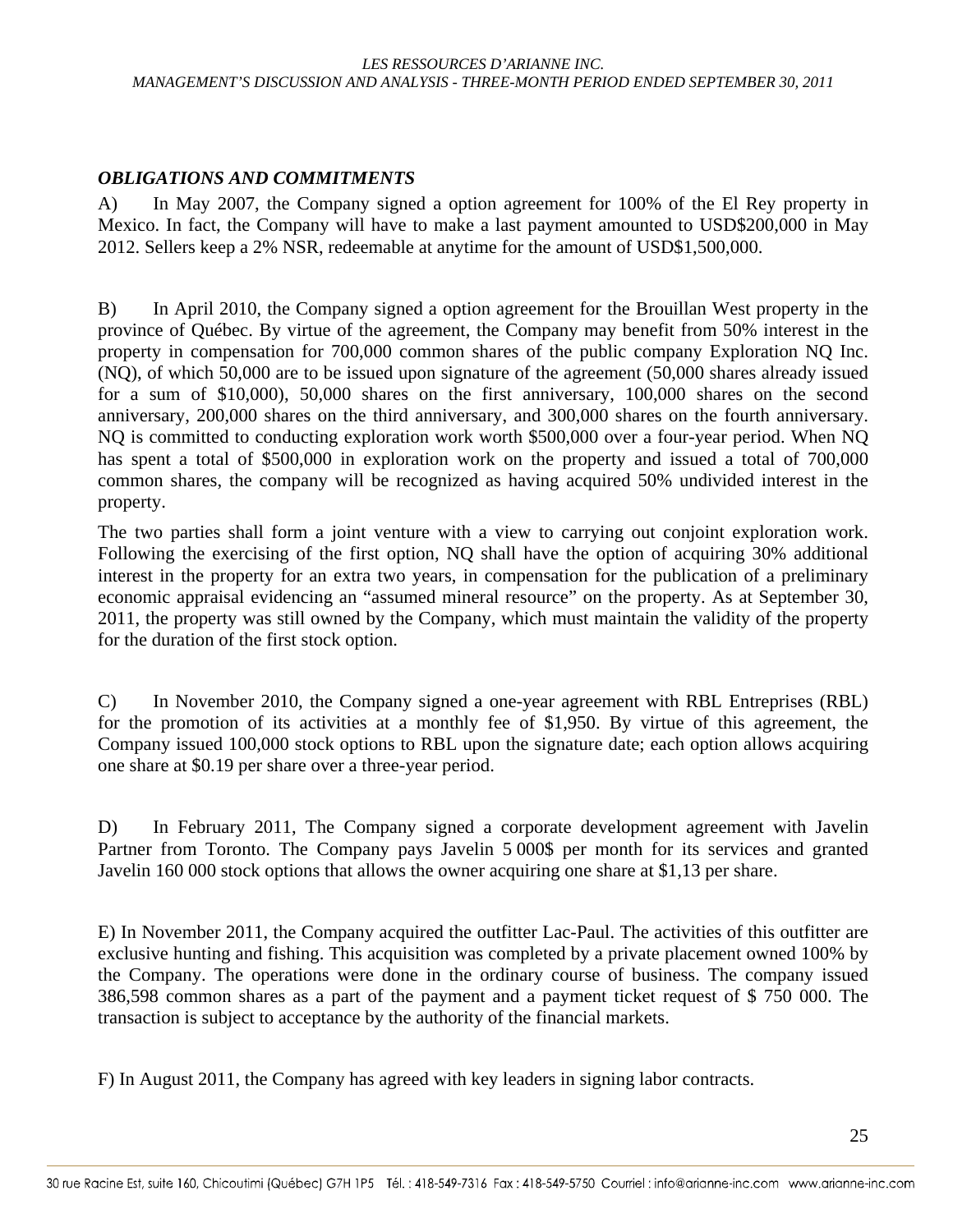#### **SUBSEQUENT EVENTS**

From October 1 to November 21, 2011, the Company issued 51,315 common shares following the subscription warrant exercise, for a total of \$13,960.

Also, in November 2011, the Company issued 386,598 shares for the acquisition of the Lac-Paul Outfitters.

#### **SIGNIFICANT ACCOUTING POLICIES**

 The consolidated interim financial statements have been prepared in accordance with IAS 34, *Interim Financial Reporting* as adopted by the Accounting Standards Board of Canada. These are the Company's first consolidated interim financial statements prepared in accordance with International Financial Reporting Standards ("IFRS") and IFRS 1 *First-time Adoption of International Financial Reporting Standards* has been applied and with the accounting policies the Company expects to adopt on its first annual IFRS December 31, 2011 financial statements. Those accounting policies are based on the IFRS and International Financial Reporting Interpretations Committee ("IFRIC") that the Company expects to be applicable at that time.

The consolidated interim financial statements were previously prepared under Canadian Generally Accepted Accounting Principles («GAAP»). The transition date to IFRS is January 1, 2010. An explanation of how the transition to IFRS has affected the reported financial position, financial performance and cash flows of the Company is provided in Note 21 which includes a reconciliation of equity and income statement for the comparative period and of equity at the date of transition reported under Canadian Generally Accepted Accounting Principles ("GAAP") to those reported for that period and at the date of transition under IFRS.

The financial statements have been prepared in accordance with Canadian generally accepted accounting principles and on the basis of the going-concern assumption, meaning that the Company will be able to realize its assets and discharge its liabilities in the normal course of operations.

Management plans to adopt these new accounting standards that have yet to be adopted in the Company's accounting methods. This will take place following the date of entry of each new position. Information on the new standard, interpretations and the new amendments that are pertinent to the financial statements of the Company will be given in the following information.

IFRS 9, Financial Instruments, addresses classification and measurement of financial instruments and replaces the multiple category and measurement models in IAS 39, Financial Instruments - Recognition and Measurement, for debt instruments with a new mixed measurement model having only two categories: amortized cost and fair value through profit or loss. IFRS 9 also replaces the models for measuring equity instruments, and such instruments are either recognized at fair value through profit or loss or at fair value through other comprehensive income (loss). IFRS 9 is required to be applied for accounting periods beginning on or after January 1, 2013, with earlier adoption permitted.

The Company has not yet assessed the impact of the standard or determined whether it will adopt the standard.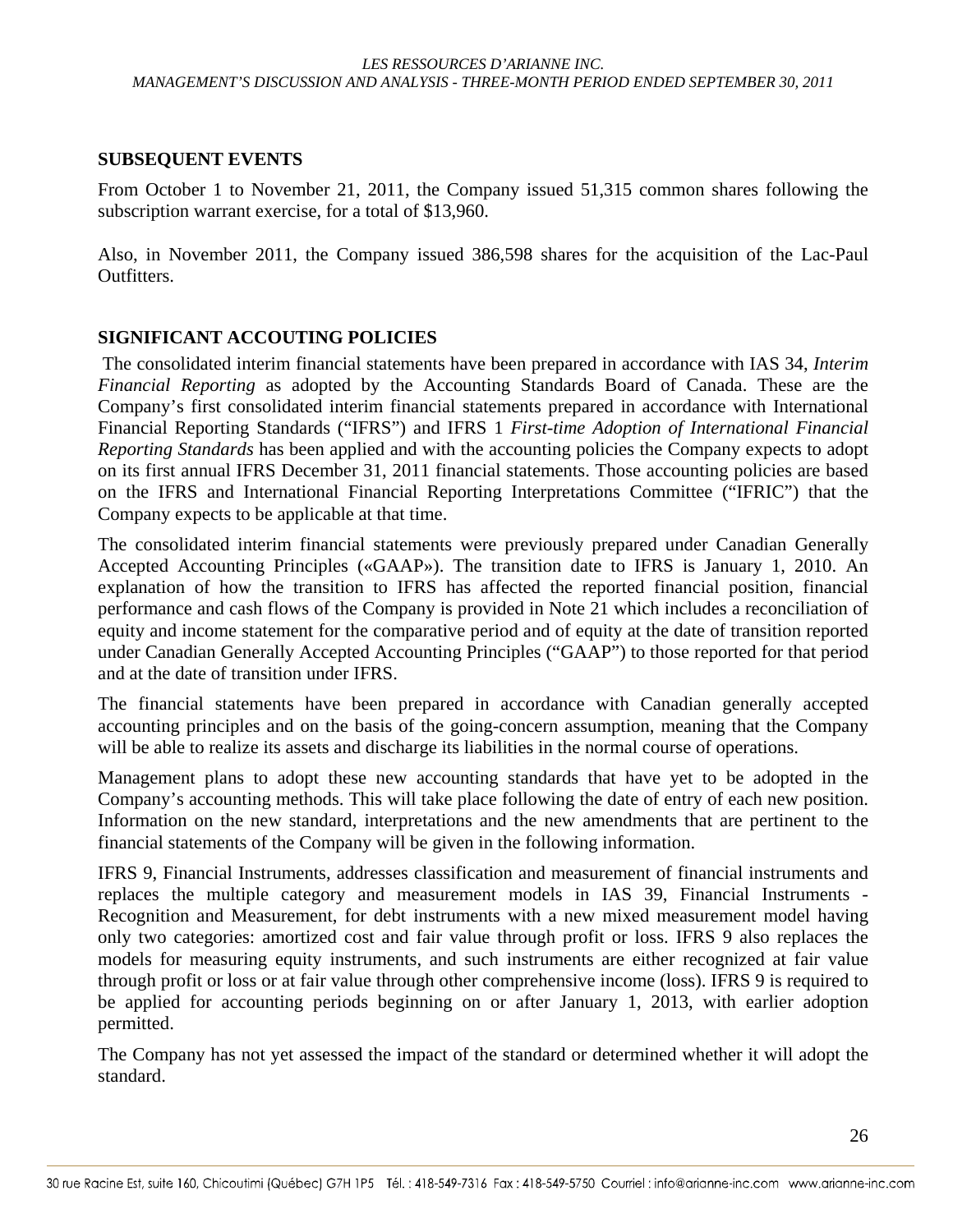IFRS 10: "Consolidated Financial Statements" (effective from January 1, 2013): The IASB aims to replace SIC-12, "Consolidation – Special Purpose Entities" and parts of IAS 27 "Consolidated and Separate Financial Statements". The new standard builds on existing principles by identifying the concept of control as the determining factor in whether an entity should be included in a Corporation's consolidated financial statements. The standard provides additional guidance to assist in the determination of control where it is difficult to assess. IFRS 10 is effective for annual periods beginning on or after January 1, 2013. Management has not yet assessed the impact of the adoption of this standard on its consolidated financial statements.

IFRS 11: "Joint Arrangements" (effective from January 1, 2013): The IASB aims to replace IAS 31, "Interests in Joint Ventures", and SIC-13, "Jointly Controlled Entities – Non-monetary Contributions by Venturers". IFRS 11 focuses on the rights and obligations of a joint arrangement, rather than its legal form as is currently the case under IAS 31. The standard addresses inconsistencies in the reporting of joint arrangements by requiring the equity method to account for interests in jointly controlled entities. Under the equity method, the Corporation's share of net assets, net income and other comprehensive income of joint ventures will be presented as one-line items on the consolidated statement of financial position, the consolidated income statement and the consolidated statement of comprehensive income, respectively. IFRS 11 is effective for annual periods beginning on or after January 1, 2013. Management has not yet assessed the impact of the adoption of this standard on its consolidated financial statements.

IFRS 12: "Disclosure of interests in Other Entities" (effective from January 1, 2013): IFRS 12 is a new and comprehensive standard on disclosure requirements for all forms of interests in other entities, including joint arrangements, associates, special purpose vehicles and other off-balance sheet vehicles. The standard requires an entity to disclose information regarding the nature and risks associated with its interests in other entities and the effects of those interests on its financial position, financial performance and cash flows. IFRS 12 is effective for annual periods beginning on or after January 1, 2013. Management has not yet assessed the impact of the adoption of this standard on its consolidated financial statements.

IFRS 13: "Fair value measurement" (effective from January 1, 2013): IFRS 13 will improve consistency and reduce complexity by providing a precise definition of fair value and a single source of fair value measurement and disclosure requirements for use across IFRS. IFRS 13 is effective for annual periods beginning on or after January 1, 2013. Management has not yet assessed the impact of the adoption of this standard on its consolidated financial statements.

Amendments to other standards: In addition, there have been amendments to existing standards, including IAS 27, IAS 28 and IAS 1. IAS 27 addresses accounting for subsidiaries, jointly controlled entities and associates in nonconsolidated financial statements. IAS 28 has been amended to include joint ventures in its scope and to address the changes in IFRSs 10 to 13. IAS 1 has been amended to change the disclosure of items presented in other comprehensive income, including a requirement to separate items presented in other comprehensive income into two groups based on whether they may be recycled to profit or loss in the future.

The Company as yet to determine if the mining properties contains a mineral reserve that could be economically exploited. The exploration and the development of the mineral deposits imply important financial risk. The success of the Company will depend on certain factors, one of which is the risk related to the exploration and the extraction.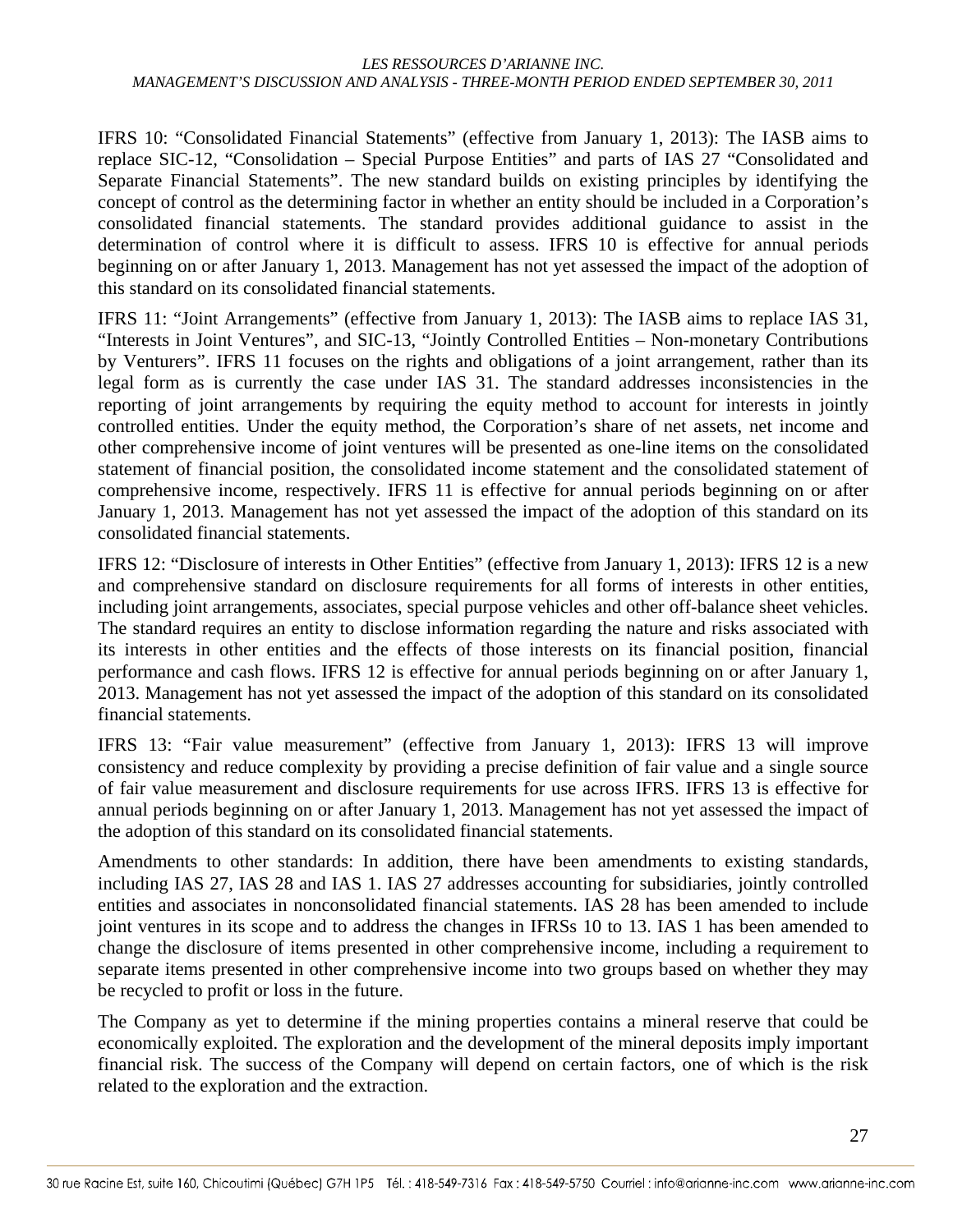For the period nine-months period ending September 30 2011, the Company registered a net loss of \$614,769 (\$417,808 in 2010). Management periodically searches for means of obtaining financing under the form of emitting flow through shares, subscription bonds and share options as to be able to peruse its activities. Even though, this has been possible in the past there is no guarantee that it will continue to success in the future. Should management be unable to obtain new funds, the Company could then be unable to continue its activities, and the realized amounts as an asset could then be of a lesser value than what is presented in the financial statements.

The preparation of financial statements in accordance with IAS 34 requires the use of certain critical accounting estimates. It also requires management to exercise judgment in applying the Company's accounting policies. The note describes the areas involving a higher degree of judgment or complexity, or areas where assumptions and estimates are significant to the financial statements. These changes have no incidence on the Company.

Principal accounting policies used for the quarter financial statements are described in note 3.

IFRS does not regulate accounting policies for flow-through shares and their fiscal treatment. The Company has adopted the same position for treatments as the Mining Workgroup on IFRS created by the Canadian Institute of Chartered Accountants (CICA) and the Prospectors and Developers Association of Canada (PDAC).

The Company considers the emitting flow through shares constitute in substance an emission of common share; the saleable rights of taxable deductibility. The saleable rights of taxable deductibility are evaluated by means of the method of relative fair value. When the flow-through shares are issued, the saleable rights of taxable deductibility are deferred and present as a liability in the financial statement. When the admissible expense is engaged (as long as the intent is to renounce it), the saleable rights of taxable deductibility is accounted as an expense as the reduction of the income taxes deferred and the liability account of the income taxes deferred is accounted temporarily for the differences that are taxable. These differences that come from the difference between the accounting values of admissible expenses can be capitalised as an asset in the financial statements and their fiscal value of these expenses. The renounced expenses relative to the flow through shares can lead to them being accounted as a differed income tax asset that has previously never been arrived at.

# **INFORMATION TECHNOLOGY**

Information technology is supported by accounting software that meets the needs of the Company. The technology enables the Company to prepare quarter reports and to budget costs.

Company management periodically reviewed its exploration budgets during 2011, relative to market developments, the sale or acquisition of exploration projects, price fluctuations of various minerals, and the financing potential thus generated.

# **COMMERCIAL ACTIVITIES**

The history of the Company is found on the Les Ressources d'Arianne Inc. Website, along with its operational, quality assurance, board of governors, and management policies.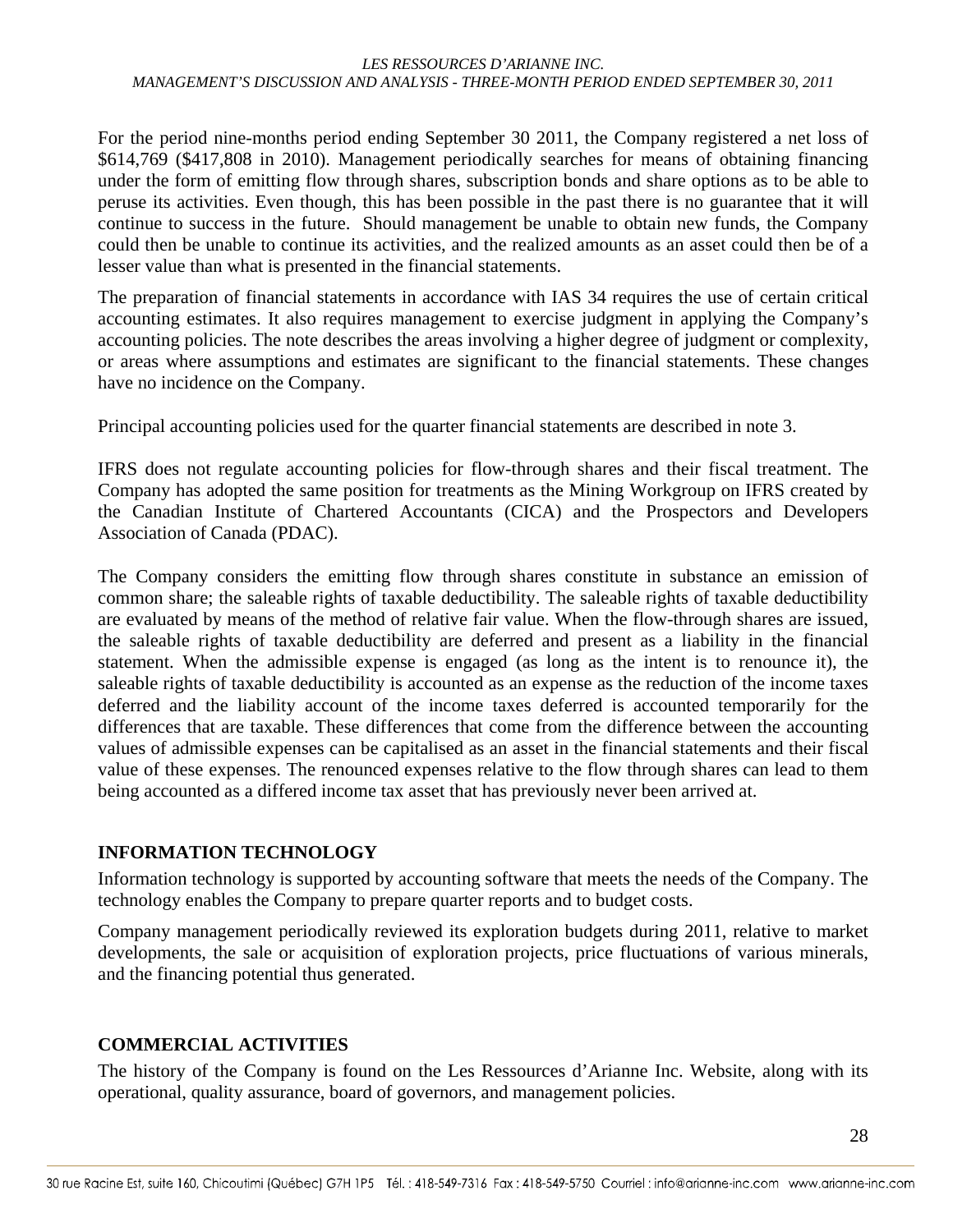The Company is a member of an Eco-Advising Chair, a research and intervention chair on information management systems for greenhouse gas emission accounting.

The Company is also part of an organization, LE CONSORTIUM DE RECHERCHE EN EXPLORATION MINÉRALE, a Quebec corporation involved in applied research on mining exploration throughout the province of Quebec.

### **INTERNAL CONTROL OF FINANCIAL INFORMATIONS (ICFI)**

Management uses an internal financial information control system, which ensures access to the qualitative characteristics of the financial information useful to investors, lenders, and other creditors, current or potential, for decision-making purposes regarding the Company, based on the information reported in the financial statements. The characteristics of the financial information are: relevance, relative importance, reliability, application of essential and ancillary qualitative characteristics, such as comparability, verifiability, speed, and understandability. The burden of costs involved in providing useful financial information must not be omitted.

#### **RISKS AND UNCERTAINTIES**

The following statements involve a number of risks which, according to Management, could materially affect the Company's activities:

#### *Financial risk*

Additional funds may be required to finance exploration or development work. There is no assurance that such financing will be available to the Company. In addition, even though financing might be successfully completed, there is no assurance that it would be available on terms favourable to the Company or would provide sufficient funds to reach its objectives.

#### *Risks related to property titles*

Although the Company has obtained title opinions with respect to some of its properties and has taken reasonable measures to ensure proper title to its properties, there is no guarantee that title to any of its properties will not be challenged or impugned. Third parties may have valid claims underlying portions of the Company's interests.

#### *Risks related to industry conditions*

Mining exploration and development entail a high degree of risk that even careful assessment combined with experience and knowledge cannot completely eliminate. While the discovery of a deposit can prove extremely lucrative, few properties explored ever reach the production stage. Considerable expenditures may be required to establish ore reserves, develop metallurgical processes and build the facilities required for mining and processing on a given site. There is no assurance that the Company's mineral exploration and development programs will result in profitable mining operations. The economic viability of mineral deposits depends on many factors, some of which are related to the specific characteristics of a given deposit, including its size, grade and proximity to infrastructure, as well as the cyclical nature of metal prices and such other factors as government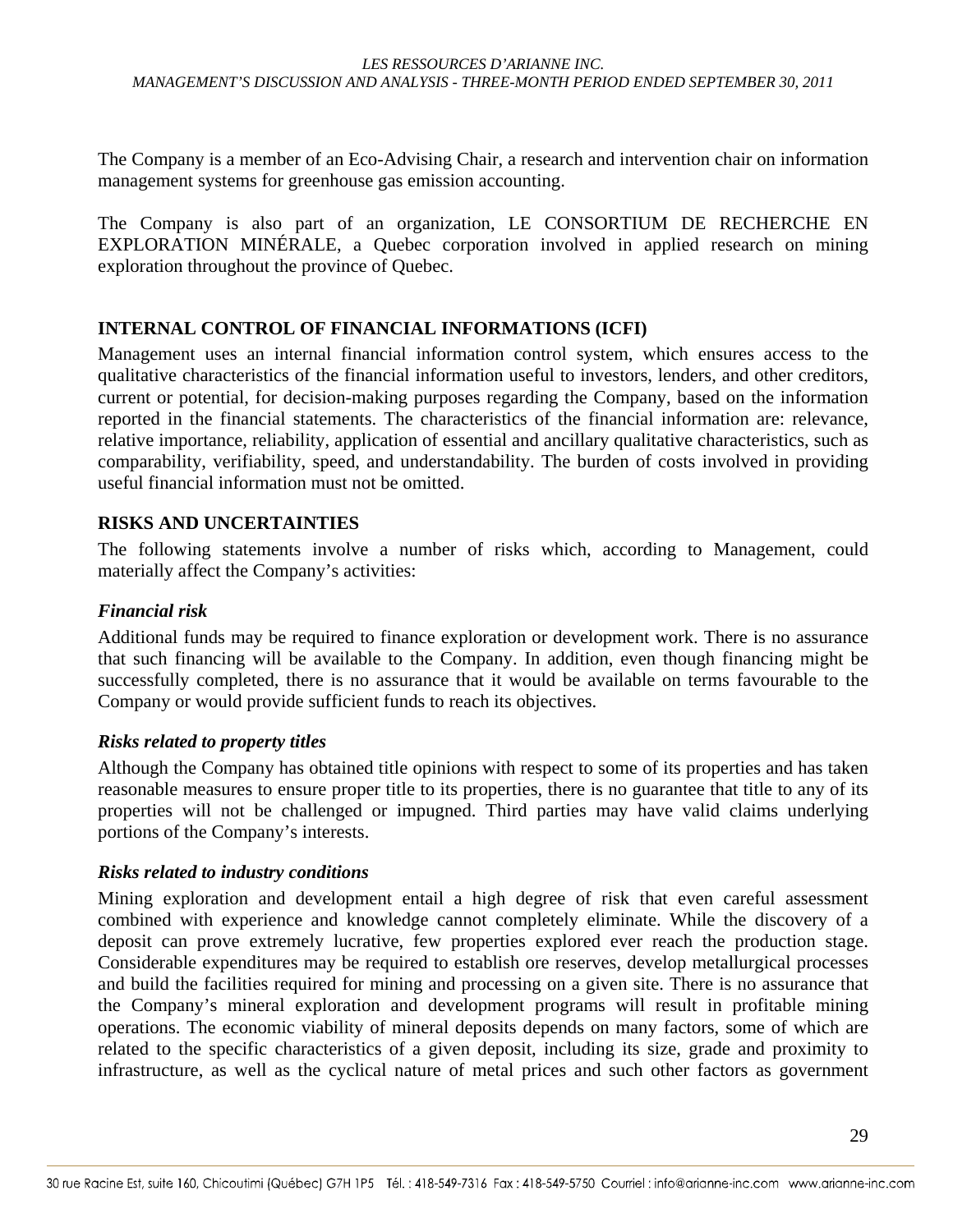regulations, especially regulations relating to royalties, allowable production, importing and exporting minerals, and environmental protection. The effect of these factors cannot be accurately evaluated.

# *Risks related to government regulations*

The Company's activities must comply with a variety of legislation governing exploration and development, environmental protection, permits and the overall approval of mining operations. Mining and exploration activities are also subject to various laws and regulations relating to environmental protection. The Company is of the opinion that it is in compliance with the material aspects of such legislation. Any changes in legislation could have an adverse effect on the Company's operations.

### *Risks related to taxation*

There can be no assurance that Canadian or Quebec taxation authorities will agree that the Company's expenditures qualify as Canadian exploration and evaluation assets.

The Company is exposed to various financial risks: market risk, credit risk, and liquidity risk.

### *Market risk*

### **i) Fair Value**

The fair appraisal value is set on the date of the statements and relative to relevant market information and other data regarding the financial instruments. The fair values of the cash account, exploration and evaluation cash account, and creditors and incurred expenses closely correspond to their book values due to their short term. Investments are reported at fair value.

#### **ii) Hierarchy of fair value measurements**

The only financial instruments measured at fair value are the cash, cash reserved for exploration and evaluation, and investments. These are classified as Level 1. They are measured based on observable market data. The Big Bang Ressources Ltée shares were classified as Level 3 of fair value hierarchy. They are measured based on non-observable market data.

#### **iii) Interest risk rate**

Interest rate risk is the risk that the fair value of future cash flows of a financial instrument will fluctuate due to changes in market interest rates. Accordingly, there is a few exposure to fair value variation. The other financial assets are transacted with financial institutions with sound financial situations and liabilities are not exposed to interest rate risk because they don't bear interest.

#### **iv) Currency risk**

The Company is exposed to currency risk due to a few transactions made in American dollars. As of September 30, 2010, the Company had a bank account in the amount of US\$7,854. Consequently, some assets, liabilities, and charges are exposed to currency fluctuations.

#### *Credit risk*

Credit risk is the risk that a party to a financial instrument cannot meet their obligations, leading to financial loss for the other party. The cash account, exploration and evaluation cash account, and investments are the financial instruments of the Company that are most exposed to credit risk. The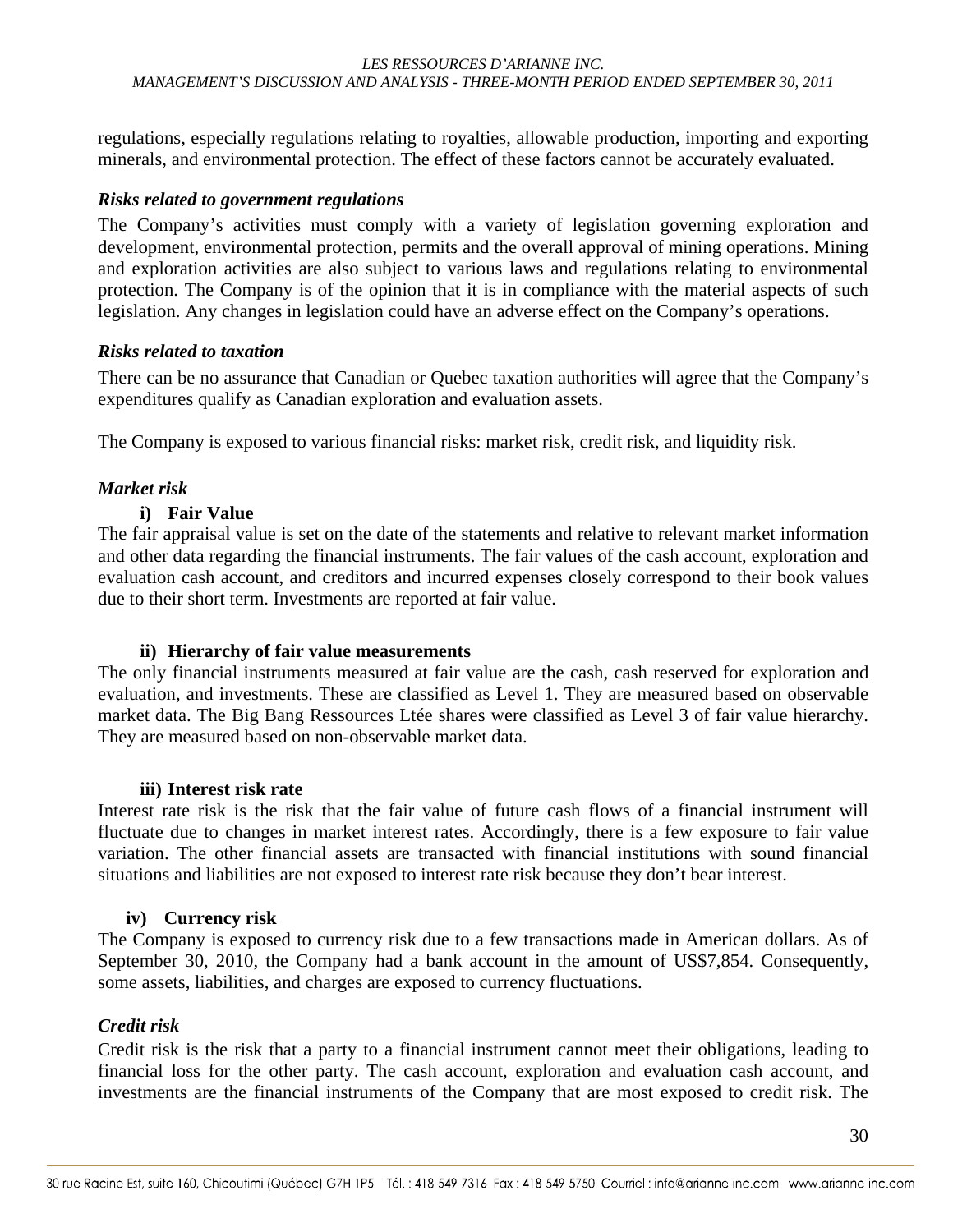credit risk to the cash account and exploration and evaluation cash account is limited because the parties to agreement are financial institutions with high credit ratings from international credit agencies. Moreover, as the majority of accounts receivable is with the provincial and federal governments, in the form of commodity tax credits and government funding, the credit risk is very limited.

#### *Liquidity risk*

The liquidity risk is the risk that an entity is unable to meet its financial liability obligations. At the end of September 2011, the Company had sufficient liquidity to manage, over the next fiscal year, its existing and future financial liabilities linked to company commitments.

### **FURTHER INFORMATION FOR ISSUERS WITHOUT SIGNIFICANT INCOME**

The company provides information on the exploration and evaluation assets posted in Note 9 of its three-months quarter financial statements for the period ending September 30, 2011.

General administration costs for the fiscal nine-months period ending September 30, 2011, comprise the following expenses:

|                                  | <b>SEPTEMBER</b> | <b>SEPTEMBER</b> |
|----------------------------------|------------------|------------------|
|                                  | 30, 2011         | 30, 2010         |
| Salaries and employee benefits   | 186 469          |                  |
| Share-based compensation         | 552 806          | 220 000          |
| Professional and consultant fees | 93 4 34          | 16 409           |
| Management fees                  | 67 547           | 64 100           |
| Registration and listing fees    | 61 966           | 39 0 96          |
| Annual general meeting           | 18 604           | 15 5 8 2         |
| Formation                        | 5 2 9 9          |                  |
| Advertising                      | 78 36 6          | 37 037           |
| Travelling and promotion         | 101 132          | 35 980           |
| <b>Relation with investors</b>   | 70 191           | 9 0 0 7          |
| Insurance                        | 8 4 7 3          | 6 5 6 4          |
| Rent and office expenses         | 40 837           | 12 901           |
| Interest and bank expenses       | 1 1 5 5          | 786              |
| Part XII.6 tax                   |                  | 71 455           |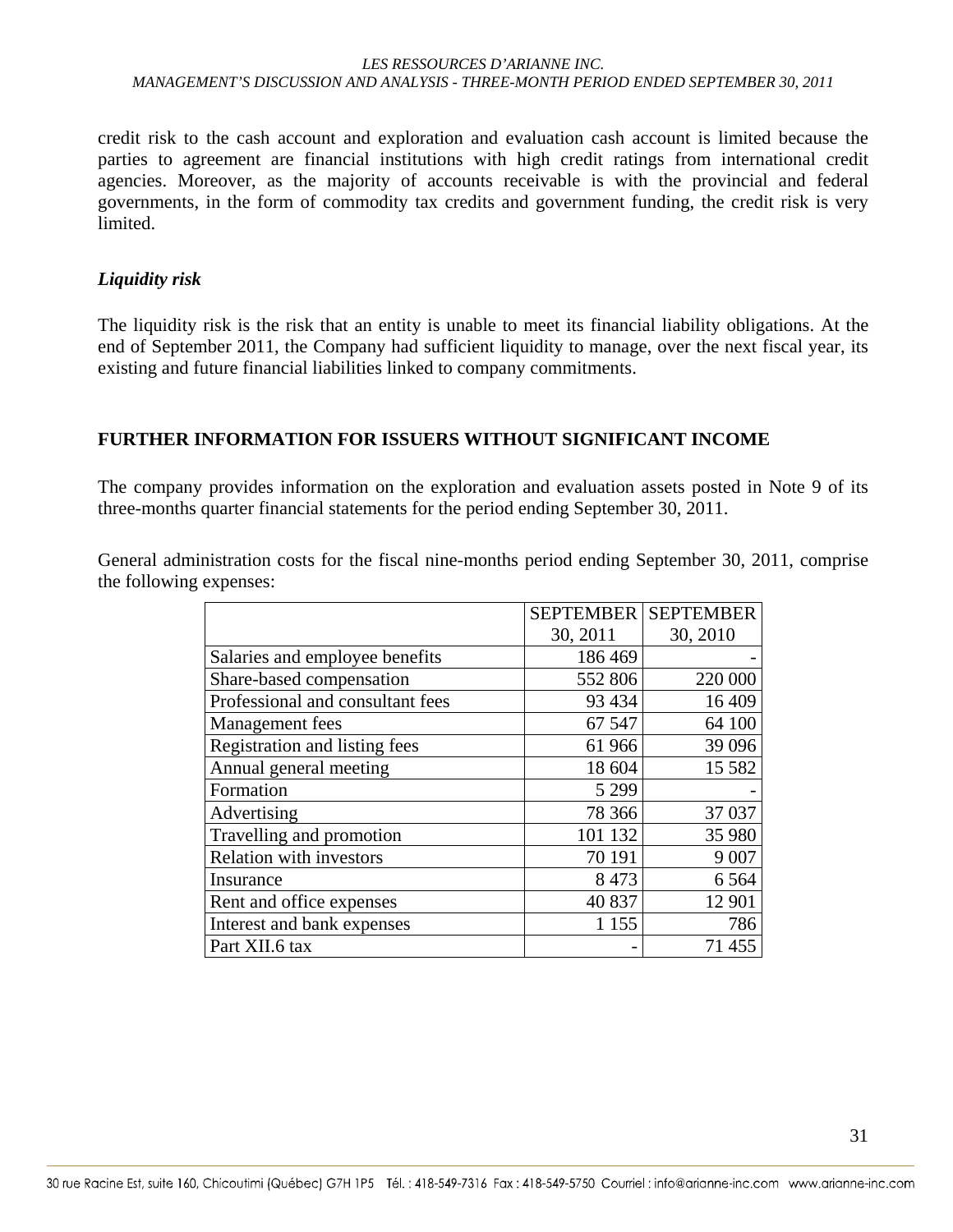#### **CERTIFICATION OF DISCLOSURE IN ANNUAL REPORTS**

The Chairman of the board and the Chief financial officer have signed the official certifications as required by Regulation 52-109A1, Certification of disclosure in issuers' annual and interim filings, which confirms that the annual reports submitted have been controlled for false or misleading information, and the presentation of a true-and-fair view. The Chairman of the board and the Chief financial officer have confirmed having examined the financial statements and management report.

#### **MANAGEMENT'S RESPONSABILITY**

The Chairman of the board and the Financial officer are responsible for disclosure controls and procedures (as defined in Multilateral Instrument 52-109 of the Canadian Securities Administrators) and have designed them, or had them designed under their supervision, to provide reasonable assurance that material information relating to the Corporation is communicated to them by others within the Corporation, especially during the period when reports that must be filed under the terms of Canadian securities law are being prepared.

The Chairman of the board and the Financial officer are also responsible for internal controls over financial reporting and have designed them, or had them designed under their supervision, to provide reasonable assurance that the financial information is reliable and that the financial statements have been prepared in accordance with International Financial Reporting Standards. The internal controls over financial reporting during the quarter ending September 30, 2011 were adequately applied.

Additional information is available on SEDAR at www.sedar.com in the section of documents submitted by Arianne Resources or on the Company's Website www.arianne-inc.com

*Saguenay, November 21, 2011* 

(s) Bernard Lapointe (s) Lucie Hébert Bernard Lapointe Lucie Hébert CA

Chairman of the board Chief Financial Officer